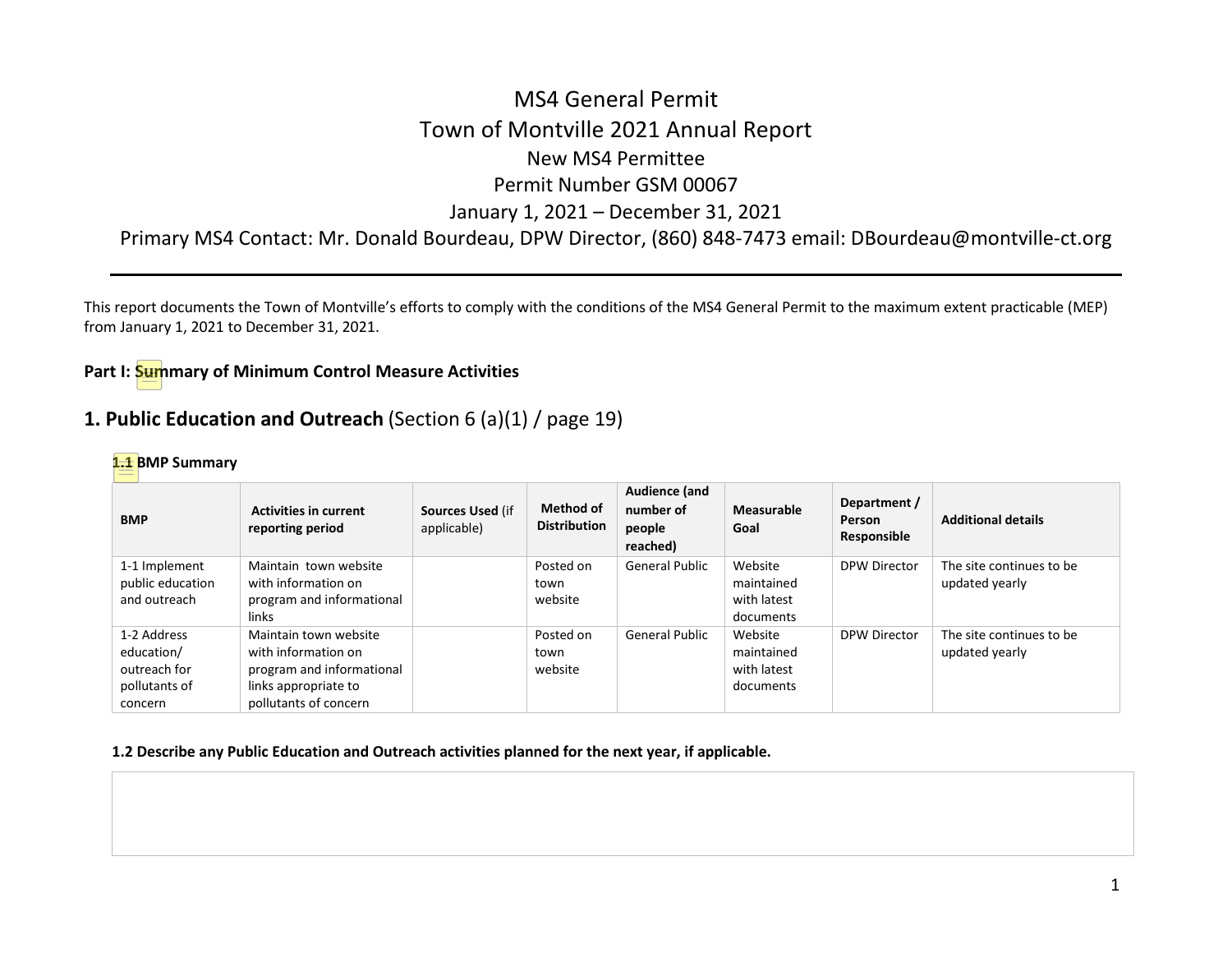# **2. Public Involvement/Participation** (Section 6(a)(2) / page 21)

## **2.1 BMP Summary**

| <b>BMP</b>                                                                               | <b>Status</b><br>(Complete,<br>Ongoing, In<br>Progress,<br>or Not<br>started) | <b>Activities in current</b><br>reporting period                                       | <b>Measurable Goal</b>         | Department /<br><b>Person</b><br>Responsible | Date completed or<br>projected<br>completion date<br>(include the start)<br>date for anything<br>that is 'in progress') | <b>Location Posted</b> | <b>Additional</b><br>details |
|------------------------------------------------------------------------------------------|-------------------------------------------------------------------------------|----------------------------------------------------------------------------------------|--------------------------------|----------------------------------------------|-------------------------------------------------------------------------------------------------------------------------|------------------------|------------------------------|
| 2- <del>1 F</del> inal Stormwater<br>Management Plan publicly<br>available               | Ongoing                                                                       | Storm water<br>Management Plan<br>posted on website<br>and filed with<br><b>CTDEEP</b> | SWMP Posted on<br>town website | <b>CLA</b><br>Engineers/DPW<br>Director      | April 2021                                                                                                              | Town Website           |                              |
| 2-2-Comply with public<br>notice requirements for<br>Annual Reports (annually by<br>2/15 |                                                                               | None                                                                                   | <b>Public Notice Posted</b>    | DPW Director                                 |                                                                                                                         | N/A                    |                              |

## **2.2 Describe any Public Involvement/Participation activities planned for the next year, if applicable.**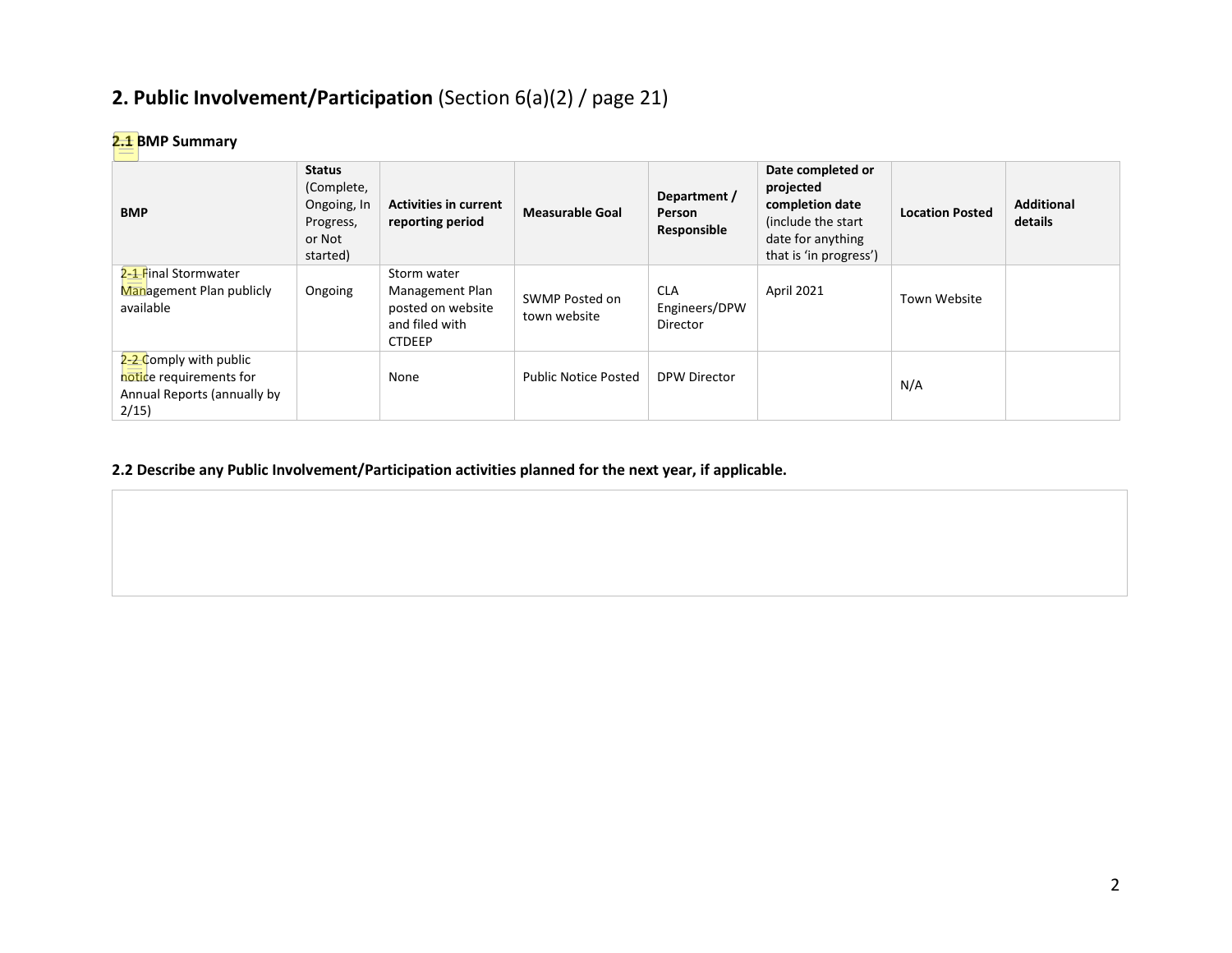# **3. Illicit Discharge Detection and Elimination** (Section 6(*a*)(3) and Appendix B / page 22)

# **3.1 BMP Summary**

| <b>BMP</b>                                                                                         | <b>Status</b><br>(Complete,<br>Ongoing,<br>In.<br>Progress,<br>or Not<br>started) | <b>Activities in current</b><br>reporting period                                    | <b>Measurable</b><br>Goal                                                                          | Department /<br>Person<br>Responsible   | Date completed or<br>projected<br>completion date<br>(include the start<br>date for anything<br>that is 'in progress') | <b>Additional details</b>                                                                                 |
|----------------------------------------------------------------------------------------------------|-----------------------------------------------------------------------------------|-------------------------------------------------------------------------------------|----------------------------------------------------------------------------------------------------|-----------------------------------------|------------------------------------------------------------------------------------------------------------------------|-----------------------------------------------------------------------------------------------------------|
| 3-1 Develop written<br>IDDE program (Due<br>7/1/19                                                 | Complete                                                                          | Town has completed<br>written IDDE program<br>using the CT IDDE<br>program template | Develop<br>written plan of<br><b>IDDE</b> program                                                  | <b>CLA Engineers</b>                    | Jul 1 2018                                                                                                             |                                                                                                           |
| 3-2 Develop list and<br>maps of all MS4<br>stormwater outfalls in<br>priority areas (Due<br>7/1/20 | Complete                                                                          | Completed mapping<br>and data collection in<br><b>Priority Areas</b>                | GIS Layer and<br>Spreadsheet<br>of MS4<br>Outfalls in<br><b>Priority Areas</b>                     | <b>CLA Engineers</b>                    | September 2019                                                                                                         |                                                                                                           |
| 3-3-Implement citizen<br>reporting program<br>(Ongoing)                                            | Complete                                                                          |                                                                                     | Establish<br>Citizen's<br>Reporting<br>Program<br>through the<br>Town's<br>website                 | <b>DPW Director</b>                     | April 1 2020                                                                                                           | https://www.townofmontville.org/department-<br>services/public-works/stormwater-pollution-<br>prevention/ |
| 3-4 Establish legal<br>authority to prohibit<br>illicit discharges (Due<br>7/1/19                  | In Progress                                                                       | None                                                                                | Revised<br>ordinance<br>drafted from<br>template                                                   | DPW/Planning                            |                                                                                                                        |                                                                                                           |
| 3-5 Develop record<br>keeping system for<br><b>IDDE tracking (Due</b><br>7/1/17                    | Complete                                                                          | <b>Established Interactive</b><br>GIS Layer                                         | <b>Interactive GIS</b><br>Layer                                                                    | <b>CLA Engineers</b>                    | <b>July 2019</b>                                                                                                       |                                                                                                           |
| 3-6-Address IDDE in<br>areas with pollutants<br>of concern                                         | All outfalls<br>with dry<br>weather<br>flow<br>sampled<br>(2019)                  | <b>None</b>                                                                         | Investigate<br>and begin<br>addressing<br><b>IDDE</b> in areas<br>with<br>pollutants of<br>concern | <b>DPW</b><br>Director/CLA<br>Engineers | Ongoing through<br>term of Permit                                                                                      |                                                                                                           |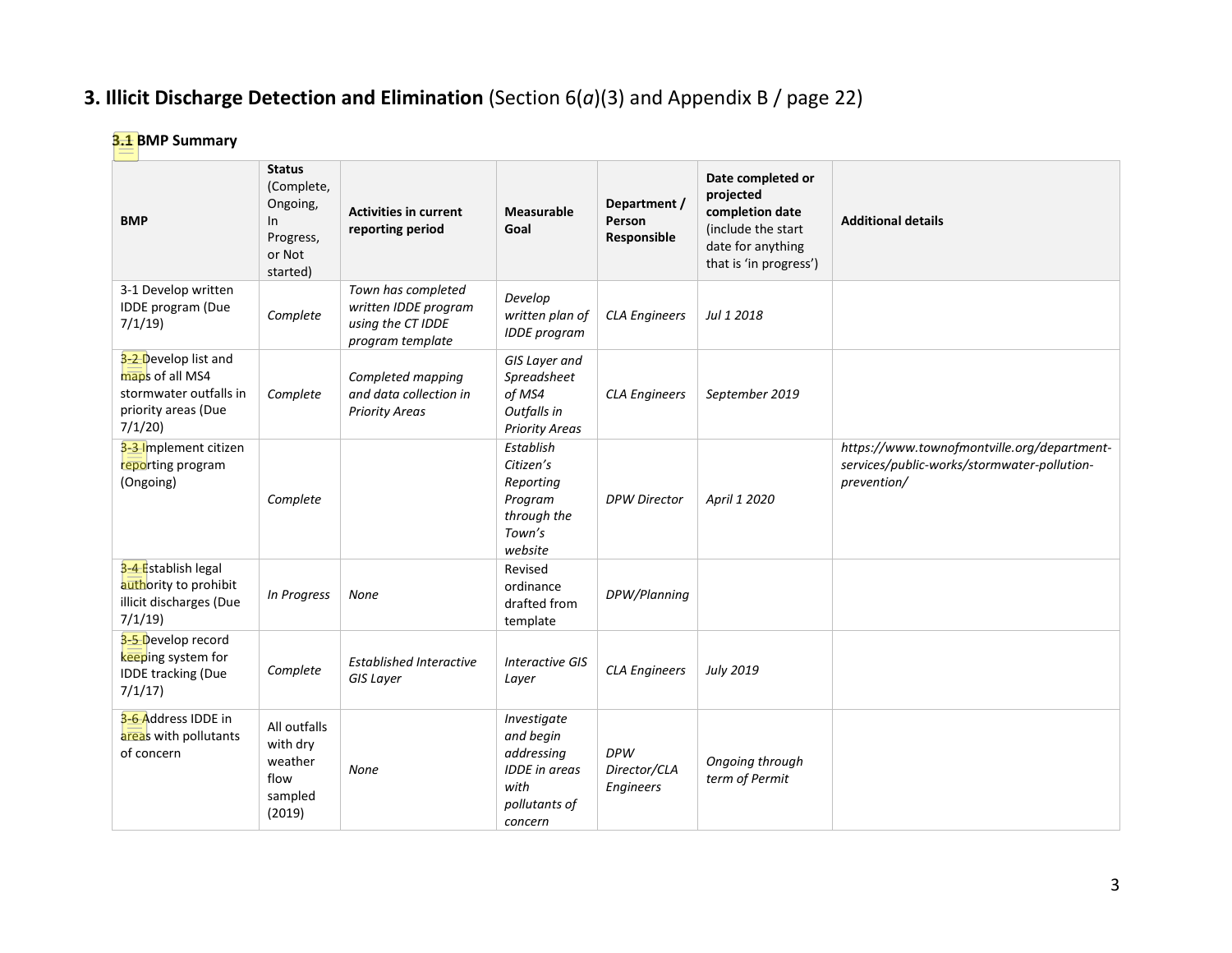#### **3.2 Describe any IDDE activities planned for the next year, if applicable.**

*Update the written IDDE program as needed throughout the permit term. Maintain master IDDE tracking spreadsheet and ensure all employees involved in IDDE program understand the logging process. Begin dry and wet weather Catchment Investigation Procedure*

**3.3 Provide a record of all citizen reports of suspected illicit discharges and other illicit discharges occurring during the reporting period and SSOs occurring July 2017 through end of reporting period using the following table.** Illicit discharges are any unpermitted discharge to waters of the state that do not consist entirely of stormwater or uncontaminated groundwater except those discharges identified in Section 3(a)(2) of the MS4 general permit when such non-stormwater discharges are not significant contributors of pollution to a discharge from an identified MS4.

| Location<br>(Lat long/ street<br>crossing /address and | Date and<br>duration of<br>occurrence | Discharge to<br>MS4 or<br>surface water | <b>Estimated</b><br>volume<br>discharged | Known or<br>suspected cause<br>/ Responsible | Corrective measures planned and completed (include<br>dates) | Sampling data<br>(if applicable) |
|--------------------------------------------------------|---------------------------------------|-----------------------------------------|------------------------------------------|----------------------------------------------|--------------------------------------------------------------|----------------------------------|
| receiving water)                                       |                                       |                                         |                                          | party                                        |                                                              |                                  |
|                                                        |                                       |                                         |                                          |                                              |                                                              |                                  |
|                                                        |                                       |                                         |                                          |                                              |                                                              |                                  |

**3.4 Provide a summary of actions taken to address septic failures using the table below.** 

| Method used to track<br>illicit discharge reports | Location and nature of structure<br>with failing septic systems | Actions taken to respond to and address the<br>failures | Impacted waterbody or<br>watershed, if known | Dept. / Person<br>responsible |
|---------------------------------------------------|-----------------------------------------------------------------|---------------------------------------------------------|----------------------------------------------|-------------------------------|
|                                                   |                                                                 |                                                         |                                              |                               |
|                                                   |                                                                 |                                                         |                                              |                               |
|                                                   |                                                                 |                                                         |                                              |                               |

**3.5 Briefly describe the method and effectiveness of said method used to track illicit discharge reports.**

The illicit discharges are tracked on the infrastructure GIS layer maintained by the town's engineering consultant CLA Engineers Inc.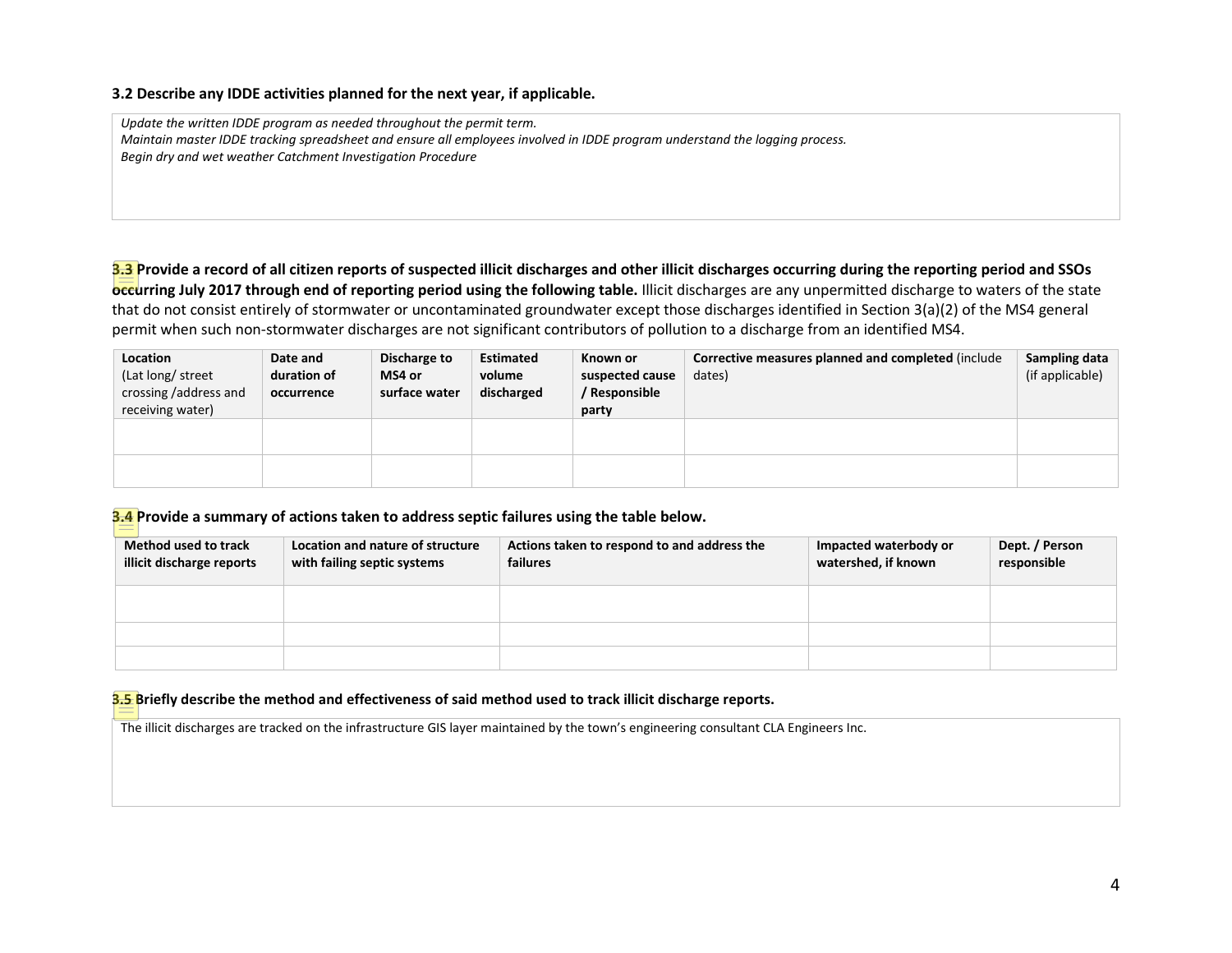## **3.6 IDDE reporting metrics**

| <b>Metrics</b>                                                       |                         |
|----------------------------------------------------------------------|-------------------------|
| Estimated or actual number of MS4 outfalls                           | 425 (Mapped)            |
| Estimated or actual number of interconnections                       | 6 (Estimated)           |
| Outfall mapping complete                                             | 95%                     |
| Interconnection mapping complete                                     | 90%                     |
| System-wide mapping complete (detailed MS4 infrastructure)           | 100% (Priority<br>Area) |
| Outfall assessment and priority ranking                              | 100%                    |
| Dry weather screening of all High and Low priority outfalls complete | 100%                    |
| Catchment investigations complete                                    | 0                       |
| Estimated percentage of MS4 catchment area investigated              | 0%                      |

**3.7** Briefly describe the IDDE training for employees involved in carrying out IDDE tasks including what type of training is provided and how often it **is given** (minimum once per year).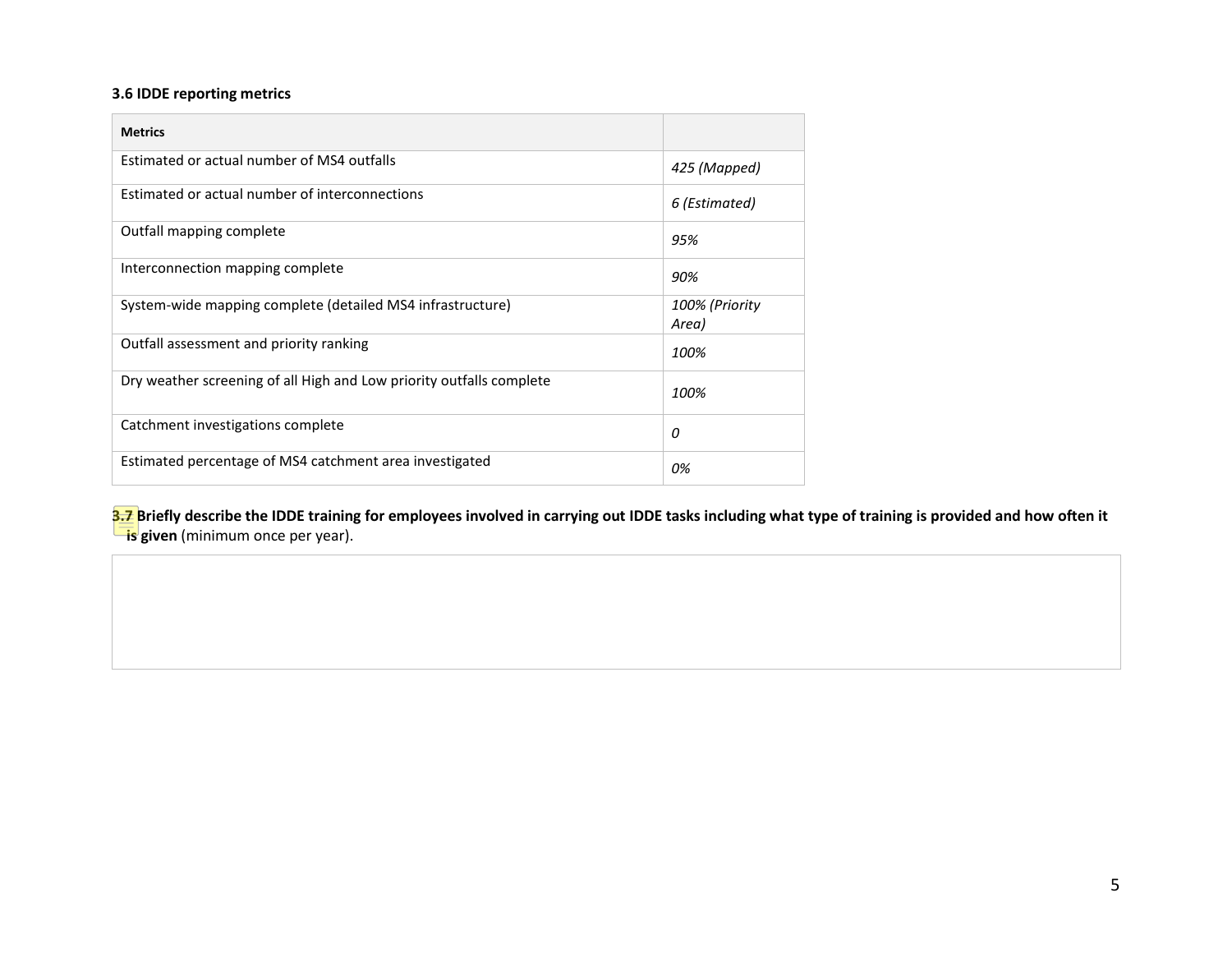# **4. Construction Site Runoff Control** (Section 6(a)(4) / page 25)

## **4.1 BMP Summary**

| <b>BMP</b>                                                                                                                                                 | <b>Status</b><br>(Complete,<br>Ongoing, In<br>Progress,<br>or Not<br>started) | <b>Activities in current reporting</b><br>period       | Measurable<br>Goal                           | Department /<br><b>Person Responsible</b> | Date completed or<br>projected<br>completion date<br>(include the start<br>date for anything<br>that is 'in progress') | <b>Additional details</b> |
|------------------------------------------------------------------------------------------------------------------------------------------------------------|-------------------------------------------------------------------------------|--------------------------------------------------------|----------------------------------------------|-------------------------------------------|------------------------------------------------------------------------------------------------------------------------|---------------------------|
| 4-1-Implement, upgrade,<br>and enforce land use<br>regulations or other legal<br>authority to meet<br>requirements of MS4<br>general permit (Due<br>7/1/20 | Complete                                                                      | None                                                   | Publish and<br>Implement<br>regulations      | DPW Director and<br>planning staff        | May 2020                                                                                                               |                           |
| 4-2 Develop/Implement<br>plan for<br>interdepartmental<br>coordination in site plan<br>review and approval<br>(Ongoing)                                    | Done under<br>2004<br>permit                                                  | The town planning IW and PW<br>staff currently perform | Maintain paper<br>files recording<br>actions | DPW Director and<br>planning staff        | Ongoing                                                                                                                |                           |
| 4-3 Review site plans for<br>stormwater quality<br>concerns (Ongoing)                                                                                      | Done under<br>2004<br>permit                                                  | The town planning IW and PW<br>staff currently perform | Maintain paper<br>files recording<br>actions | DPW Director and<br>planning staff        | Ongoing                                                                                                                |                           |
| 4-4 Conduct site<br>inspections (Ongoing)                                                                                                                  | Done under<br>2004<br>permit                                                  | The town planning IW and PW<br>staff currently perform | Maintain paper<br>files recording<br>actions | DPW Director and<br>planning staff        | Ongoing                                                                                                                |                           |
| 4-5-Implement procedure<br>to allow public comment<br>on site development<br>(Ongoing)                                                                     | Done under<br>2004<br>permit                                                  | The town regulations currently<br>allow                | Maintain paper<br>files recording<br>actions | <b>DPW Director and</b><br>planning staff | Ongoing                                                                                                                |                           |
| 4-6-Implement procedure<br>to notify developers<br>about DEEP construction<br>stormwater permit<br>(Ongoing)                                               | Done under<br>2004<br>permit                                                  | The town planning IW and PW<br>staff currently perform | Maintain paper<br>files recording<br>actions | DPW Director and<br>planning staff        | Ongoing                                                                                                                |                           |

**4.2 Describe any Construction Site Runoff Control activities planned for the next year, if applicable.**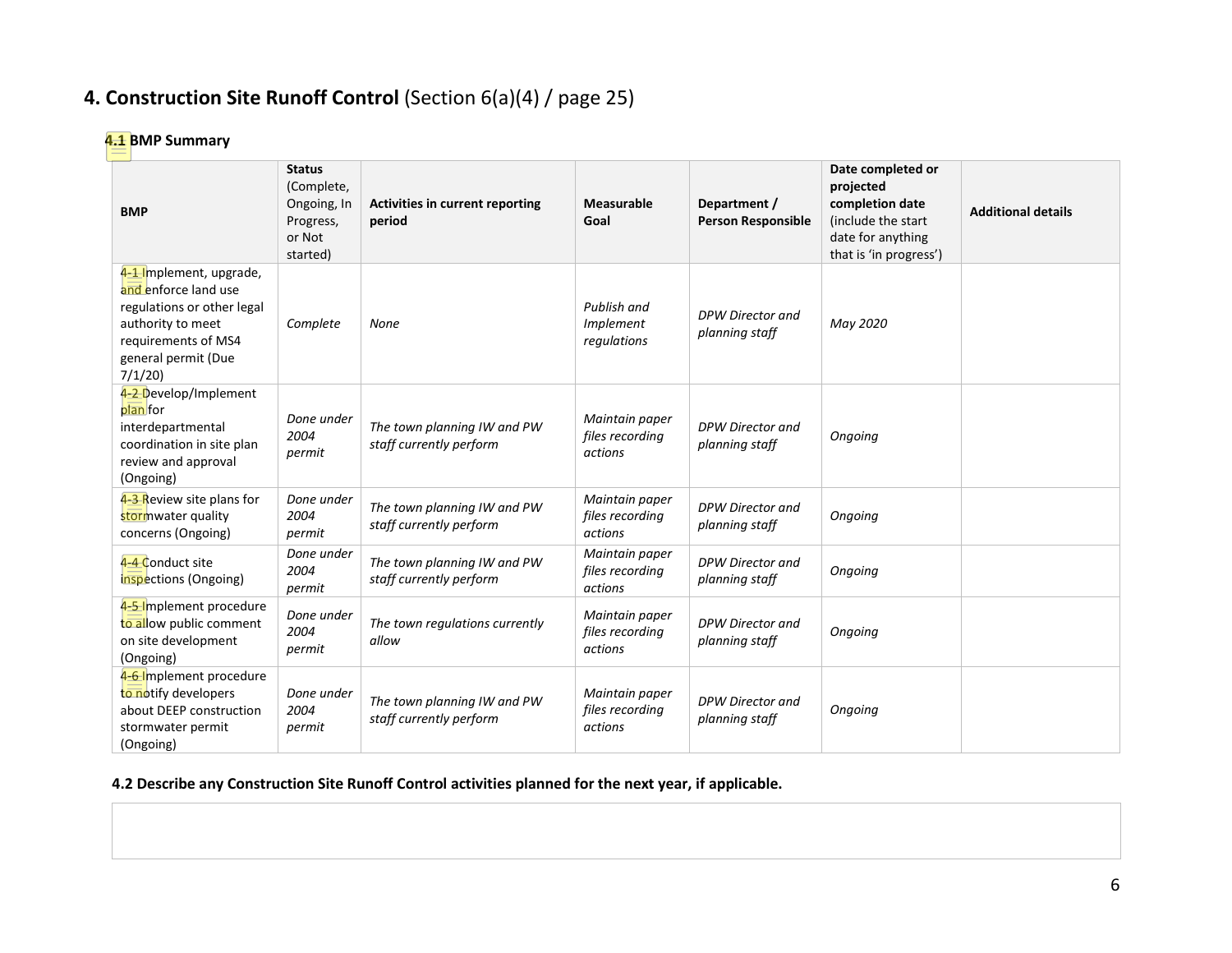# **5. Post-construction Stormwater Management** (Section 6(*a*)(5) / page 27)

## **5.1 BMP Summary**

| <b>BMP</b>                                                                                                                                             | <b>Status</b><br>(Complete,<br>Ongoing, In<br>Progress, or<br><b>Not</b><br>started) | Activities in current reporting period | <b>Measurable</b><br>Goal               | Department /<br>Person<br>Responsible        | Date completed<br>or projected<br>completion date<br>(include the start<br>date for anything<br>that is 'in<br>progress') | <b>Additional details</b> |
|--------------------------------------------------------------------------------------------------------------------------------------------------------|--------------------------------------------------------------------------------------|----------------------------------------|-----------------------------------------|----------------------------------------------|---------------------------------------------------------------------------------------------------------------------------|---------------------------|
| 5-1 Establish and/or<br>update legal authority<br>and guidelines regarding<br>LID and runoff reduction<br>in site development<br>planning (Due 7/1/22) | In progress                                                                          | Regulations under development          | Written legal<br>authority in<br>place. | <b>DPW Director</b><br>and planning<br>staff | Jul 1, 2021                                                                                                               |                           |
| 5-2 Enforce LID/runoff<br>reduction requirements<br>for development and<br>redevelopment projects<br>(Due 7/1/22)                                      | In progress                                                                          | Regulations under development          | Written<br>regulations<br>in place      | <b>DPW Director</b><br>and planning<br>staff | Jul 1, 2019                                                                                                               |                           |
| 5-3-Identify retention<br>and detention ponds in<br>priority areas (Due<br>7/1/20                                                                      | In progress                                                                          | Town wide identification under way     | GIS layer<br>completed                  | CLA/DPW<br>Director                          | Jul 1, 2021                                                                                                               |                           |
| 5-4-Implement long-term<br>maintenance plan for<br>stormwater basins and<br>treatment structures<br>(Ongoing)                                          | In progress                                                                          | <b>BMPS being developed</b>            | Plans and<br><b>BMPS</b> on file        | CLA/DPW<br>Director                          | Jul 1, 2022                                                                                                               |                           |
| 5-5-DCIA mapping (Due<br>7/1/20                                                                                                                        | In progress                                                                          | Baseline DCIA GIS Map completed        | GIS layer<br>complete                   | CLA/DPW<br>Director                          | Jul 1, 2020                                                                                                               |                           |
| 5-6 Address post-<br>construction issues in<br>areas with pollutants of<br>concern                                                                     | Not Begun                                                                            | None                                   | Record if<br><b>Issues</b><br>Addressed | CLA/DPW<br><b>Director</b>                   |                                                                                                                           |                           |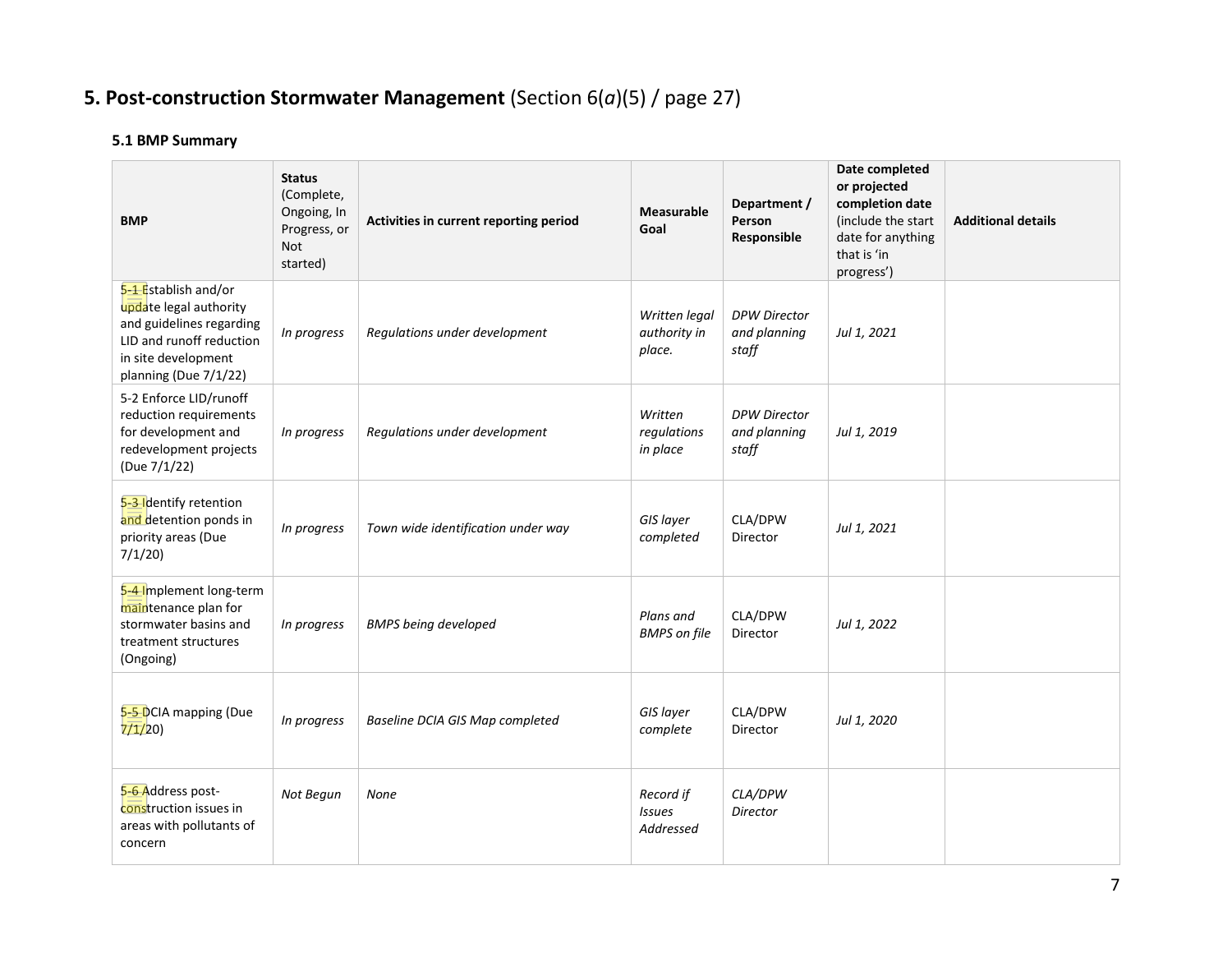### **5.2 Describe any Post-Construction Stormwater Management activities planned for the next year, if applicable.**

- Implement long-term maintenance plan for stormwater basins and treatment structures
- Address post-construction issues in areas with pollutants of concern
- Complete DCIA Addition/Subtraction Metrics

#### **5.3 Post-Construction Stormwater Management reporting metrics**

For details on this requirement, visi[t https://nemo.uconn.edu/ms4/tasks/post-construction.htm.](https://nemo.uconn.edu/ms4/tasks/post-construction.htm) Scroll down to the DCIA section.

| <b>Metrics</b><br>$\frac{1}{2}$                           |             |
|-----------------------------------------------------------|-------------|
| Baseline (2012) Directly Connected Impervious Area (DCIA) | 1,137 Acres |
| DCIA disconnected (redevelopment plus retrofits)          | 0           |
| Retrofit projects completed                               | 0           |
| DCIA disconnected                                         | 0           |
| Estimated cost of retrofits                               |             |
| Detention or retention ponds identified                   | 10          |

### **5.4 Briefly describe the method to be used to determine baseline DCIA.**

The baseline DCIA for each watershed has been determined using the Sutherland Equations as presented in the Small MS4 Permit Technical Support Document, Revised April 2014 (Original Document, April 2011).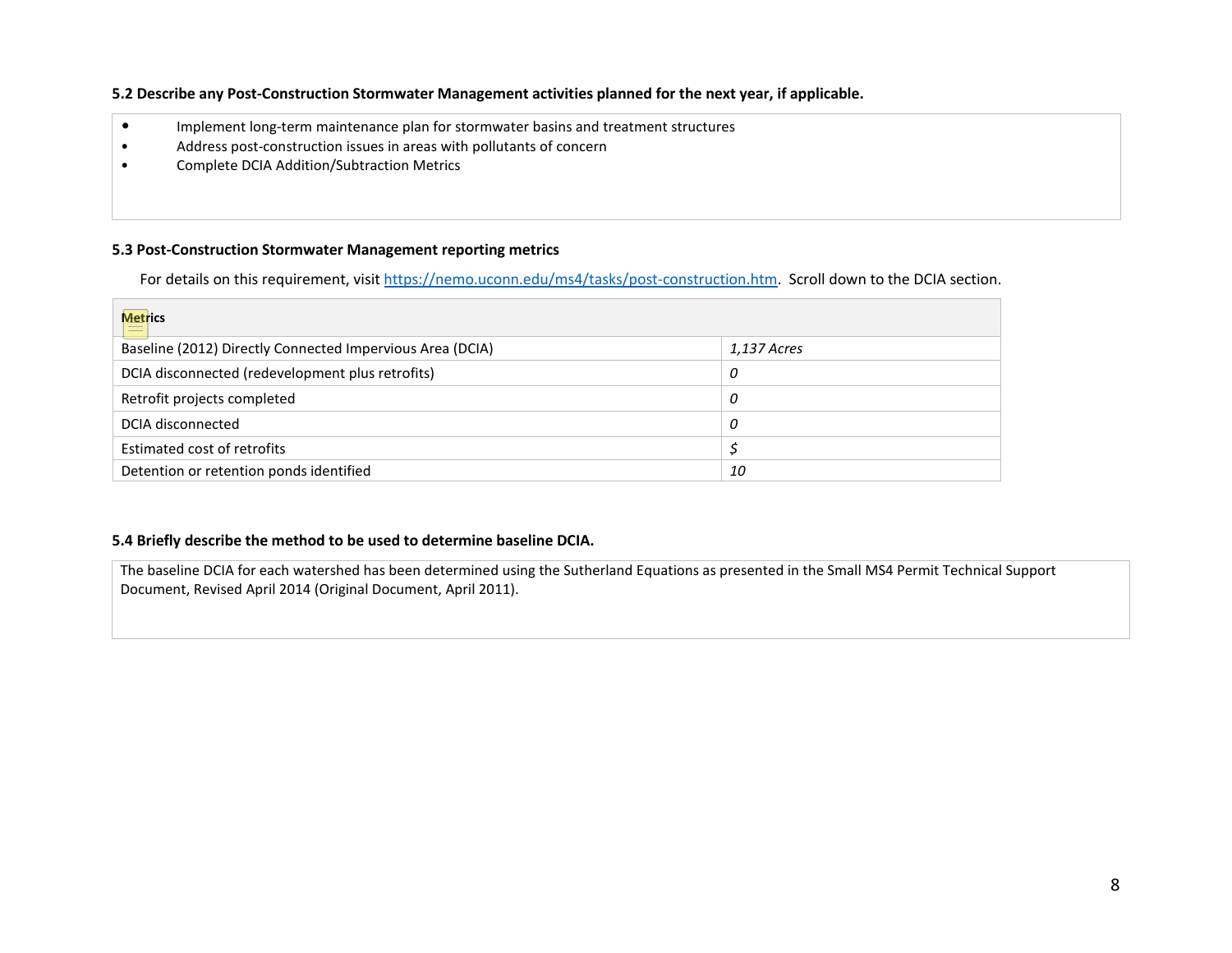# **6. Pollution Prevention/Good Housekeeping** (Section 6(*a*)(6) / page 31)

## **6.1 BMP Summary**

| <b>BMP</b>                                                                               | <b>Status</b><br>(Complete,<br>Ongoing, In<br>Progress,<br>or Not<br>started) | Activities in current reporting<br>period     | <b>Measurable Goal</b>        | Department /<br>Person<br>Responsible | Date completed<br>or projected<br>completion date<br>(include the start<br>date for anything<br>that is 'in<br>progress') | <b>Additional details</b> |
|------------------------------------------------------------------------------------------|-------------------------------------------------------------------------------|-----------------------------------------------|-------------------------------|---------------------------------------|---------------------------------------------------------------------------------------------------------------------------|---------------------------|
| 6-1 Develop/implement<br>formal employee training<br>program (Ongoing)                   | Ongoing                                                                       |                                               | Annual training for<br>staff  | CLA/DPW<br>Director                   | Spring 2022                                                                                                               |                           |
| 6-2-Implement MS4<br>property and operations<br>maintenance (Ongoing)                    | In progress                                                                   | Execute Existing SWPPS for town<br>properties | Document<br>Execution         | <b>DPW Director</b>                   | April 2017                                                                                                                |                           |
| 6-3 Implement<br>coordination with<br>interconnected MS4s                                | None<br>identified                                                            | Continue to work to identify                  | Document to file as<br>needed | CLA/DPW<br>Director                   |                                                                                                                           |                           |
| 6-4 Develop/implement<br>program to control other<br>sources of pollutants to<br>the MS4 | Not begun                                                                     |                                               |                               | CLA/DPW<br>Director                   |                                                                                                                           |                           |
| 6-5 Evaluate additional<br>measures for discharges<br>to impaired waters*                | Not begun                                                                     |                                               |                               | CLA/DPW<br>Director                   |                                                                                                                           |                           |
| 6-6 Track projects that<br>disconnect DCIA<br>(Ongoing)                                  | Not begun                                                                     |                                               |                               | CLA/DPW<br>Director                   |                                                                                                                           |                           |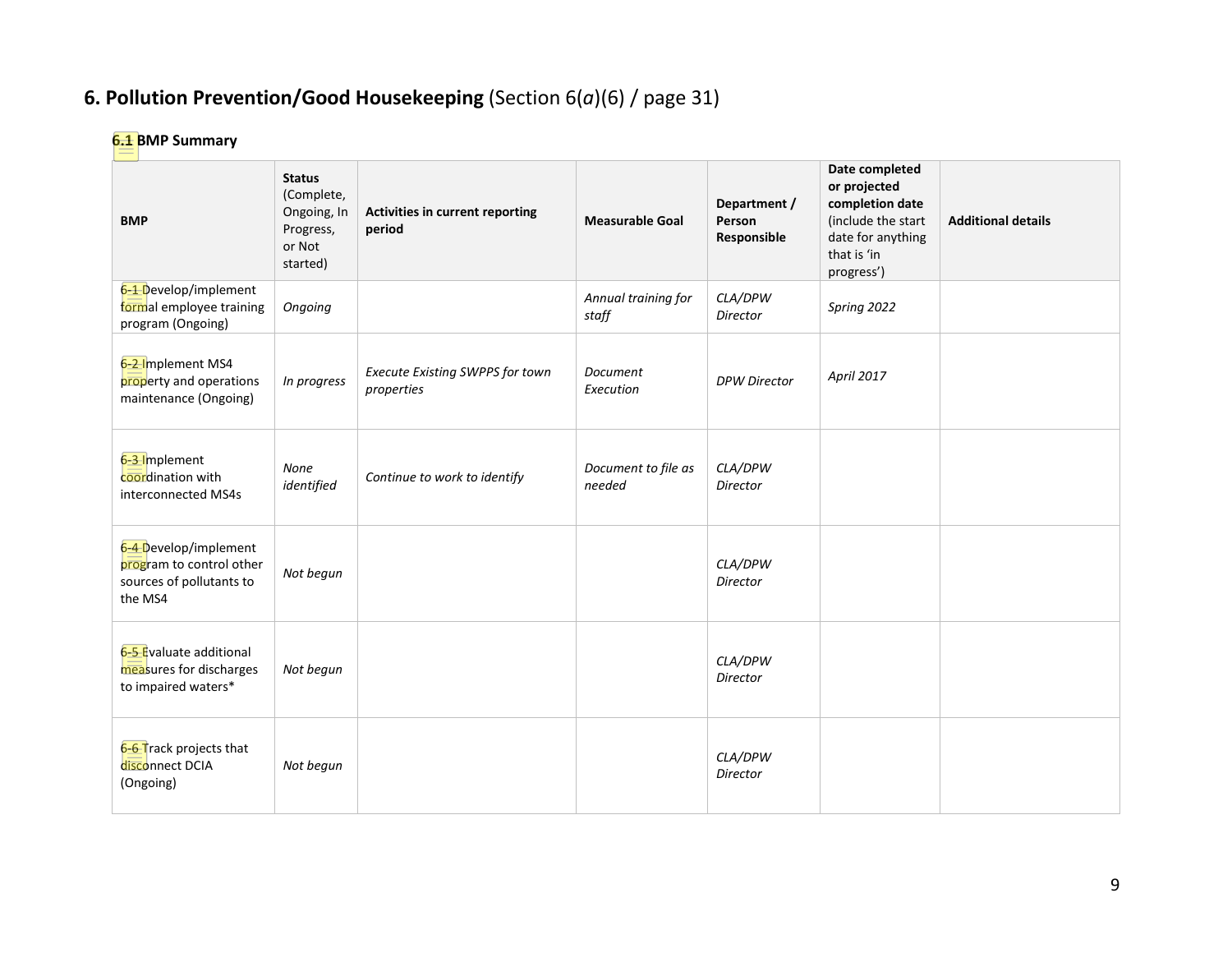| 6-7-Implement<br>infrastructure<br>repair/rehab program<br>(Due 7/1/21)                  | In-Progress |                                                                                                                          |                        | <b>DPW Director</b> |             |  |
|------------------------------------------------------------------------------------------|-------------|--------------------------------------------------------------------------------------------------------------------------|------------------------|---------------------|-------------|--|
| 6-8-Develop/implement<br>plan to identify/prioritize<br>retrofit projects (Due<br>7/1/20 | In Progress | Meeting occurred to discuss<br>potential disconnection projects.<br>Potential projects to focus on<br>school facilities. | Development of<br>Plan | <b>DPW Director</b> | Spring 2022 |  |
| 6-9-Implement retrofit<br>projects to disconnect<br>2% of DCIA (Due 7/1/22)              | Not begun   |                                                                                                                          |                        | <b>DPW Director</b> |             |  |
| 6-10 Develop/implement<br>street sweeping program<br>(Ongoing)                           | Complete    | Annual sweeping                                                                                                          | Document to file       | <b>DPW Director</b> |             |  |
| 6-11 Develop/implement<br>catch basin cleaning<br>program (Ongoing)                      | Complete    | Cleaned 40-50% of basins, GPS<br>location and volumes                                                                    | GIS layer developed    | <b>DPW Director</b> |             |  |
| 6-12 Develop/implement<br>snow management<br>practices (Due 7/1/18)                      | Complete    |                                                                                                                          |                        | <b>DPW Director</b> |             |  |

## **6.2 Describe any Pollution Prevention/Good Housekeeping activities planned for the next year, if applicable.**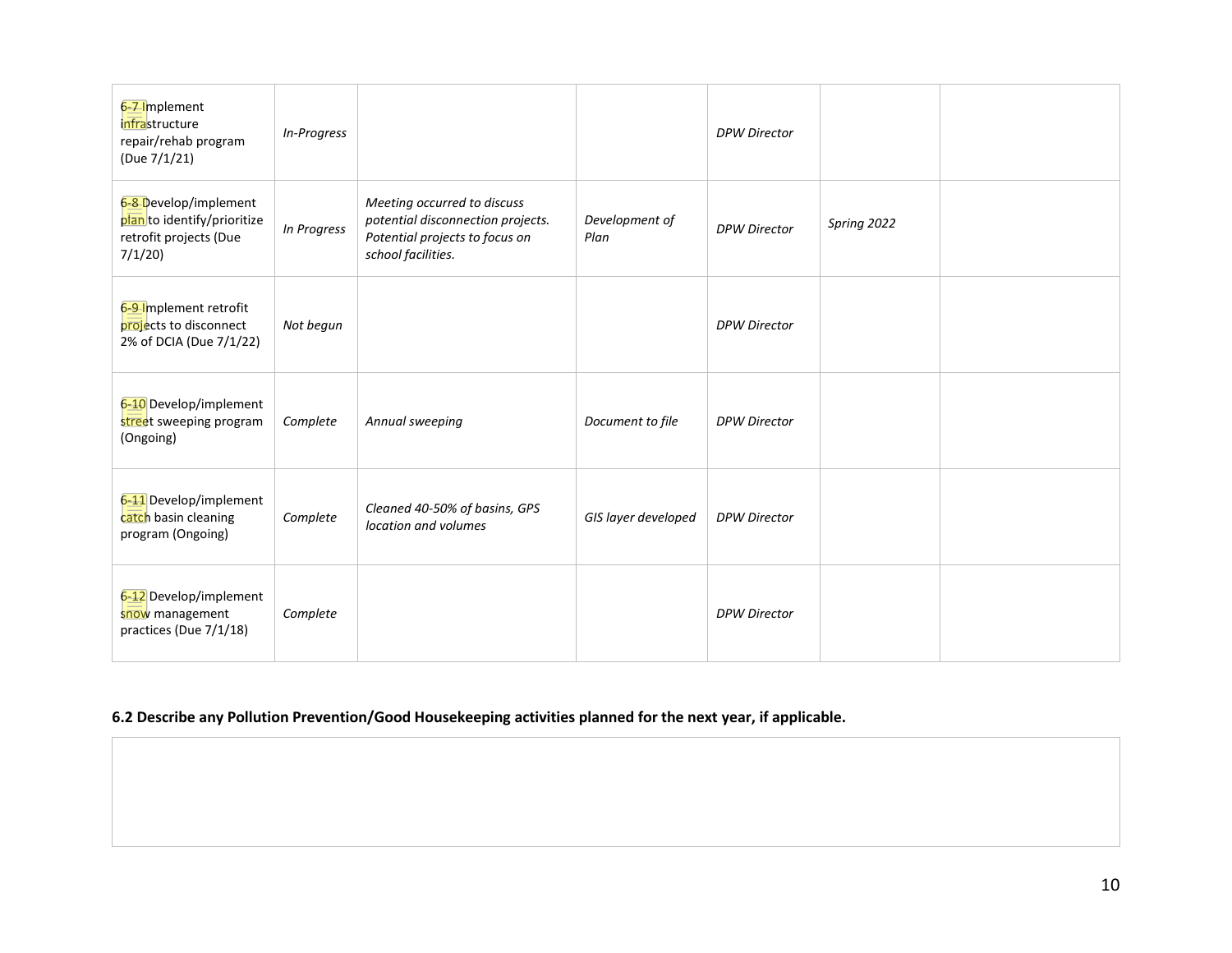## **6.3 Pollution Prevention/ Good Housekeeping reporting metrics**

| <b>Metrics</b>                                                                                                              |                             |
|-----------------------------------------------------------------------------------------------------------------------------|-----------------------------|
| <b>Employee training provided for key staff</b>                                                                             | Yes (Not 2021)              |
| <b>Street</b> sweeping                                                                                                      |                             |
| Curb miles swept                                                                                                            | miles                       |
| Volume (or mass) of material collected                                                                                      | Ibs or tons                 |
| Catch basin cleaning                                                                                                        |                             |
| Total catch basins in priority areas (value will be less than or equal to total catch basins<br>town or institution-wide)   | 2,030 (Mapped)              |
| Total catch basins town- (or institution-) wide                                                                             | 2,553 (Mapped)              |
| Catch basins inspected                                                                                                      | 2,553                       |
| Catch basins cleaned                                                                                                        | 1,400 (Est)                 |
| Volume (or mass) of material removed from all catch basins                                                                  | 528.61 TONS                 |
| Volume removed from catch basins to impaired waters (if known)                                                              | Unknown                     |
| Snow management                                                                                                             |                             |
| Type(s) of deicing material used                                                                                            | Treated Salt/Sand &<br>Salt |
| Total amount of each deicing material applied                                                                               | TREATED 1281<br>TONS-EST.   |
| Type(s) of deicing equipment used                                                                                           | <b>CIRUS</b>                |
| Lane-miles treated (A lane-mile is a mile of roadway in a single driving lane)                                              | 240                         |
| Snow disposal location                                                                                                      |                             |
| Staff training provided on application methods & equipment                                                                  | <b>NONE</b>                 |
| Municipal turf management program actions (for permittee properties in basins with N/P<br><i>impairments)</i>               |                             |
| Reduction in application of fertilizers (since start of permit)                                                             | 5%                          |
| Reduction in turf area (since start of permit)                                                                              | <b>NONE</b>                 |
| Lands with high potential to contribute bacteria (dog parks, parks with open water, & sites with<br>failing septic systems) |                             |
| Cost of mitigation actions/retrofits                                                                                        | \$0                         |

## **6.4 Catch basin cleaning program**

**Provide any updates or modifications to your catch basin cleaning program.**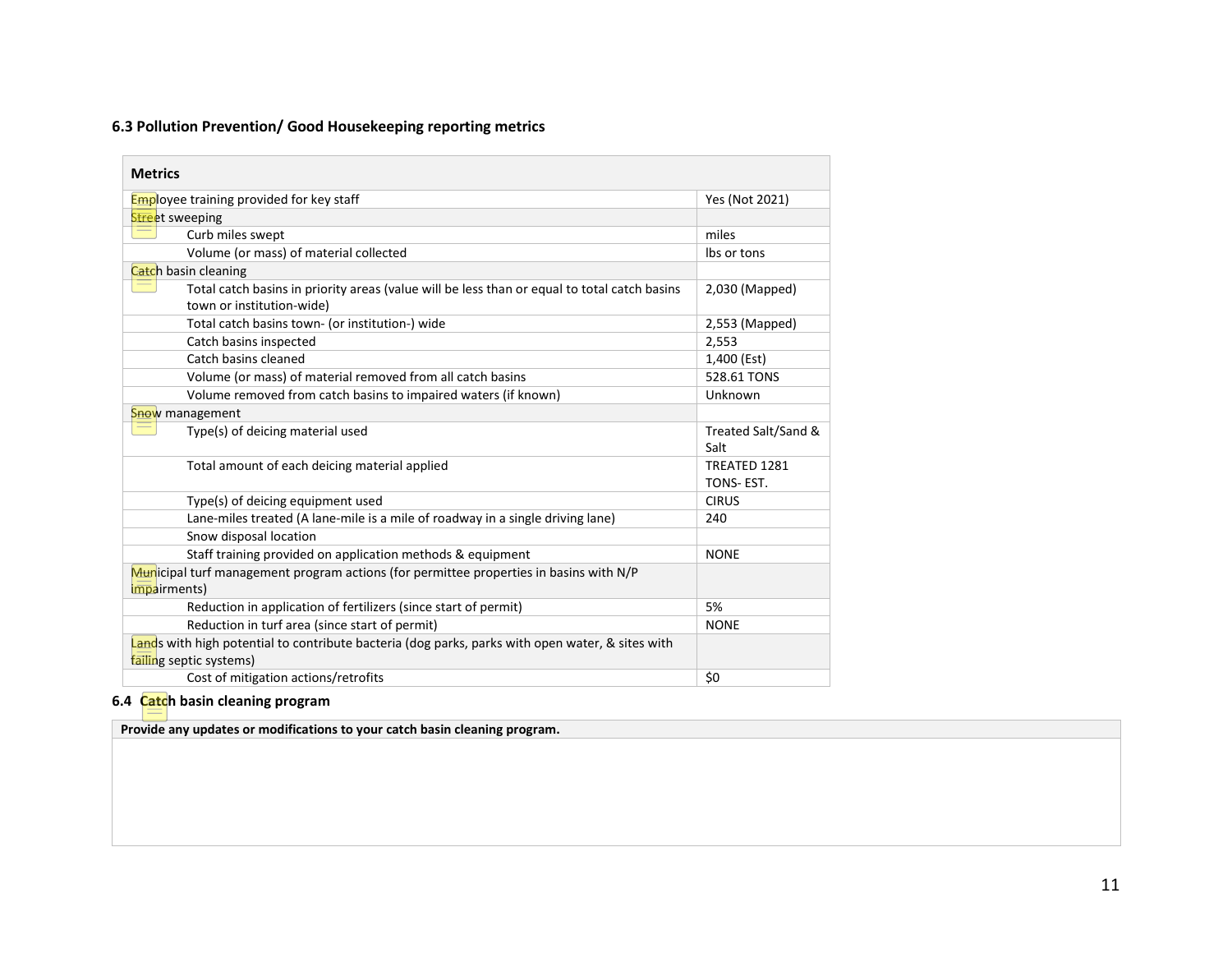

**Briefly describe the Retrofit Program identification and prioritization process, the projects selected for implementation, the rationale for the selection of those projects and the total DCIA to be disconnected upon completion of each project. (Due 7/1/20)**

Meeting convened on 10/19/21 to discuss potential sites for DCIA retrofit projects. It was agreed that municipal school sites be investigated as potential candidates for retrofit projects. Engineering consultant to initiate coordination and determine potential for disconnect project(s).

**Describe plans for continuing the Retrofit program and how to achieve a goal of 1% DCIA disconnection annually in future years. (Due 7/1/22)**

Engineering Consultant to meet with School District's Facilities Director to determine potential projects that may disconnect DCIA.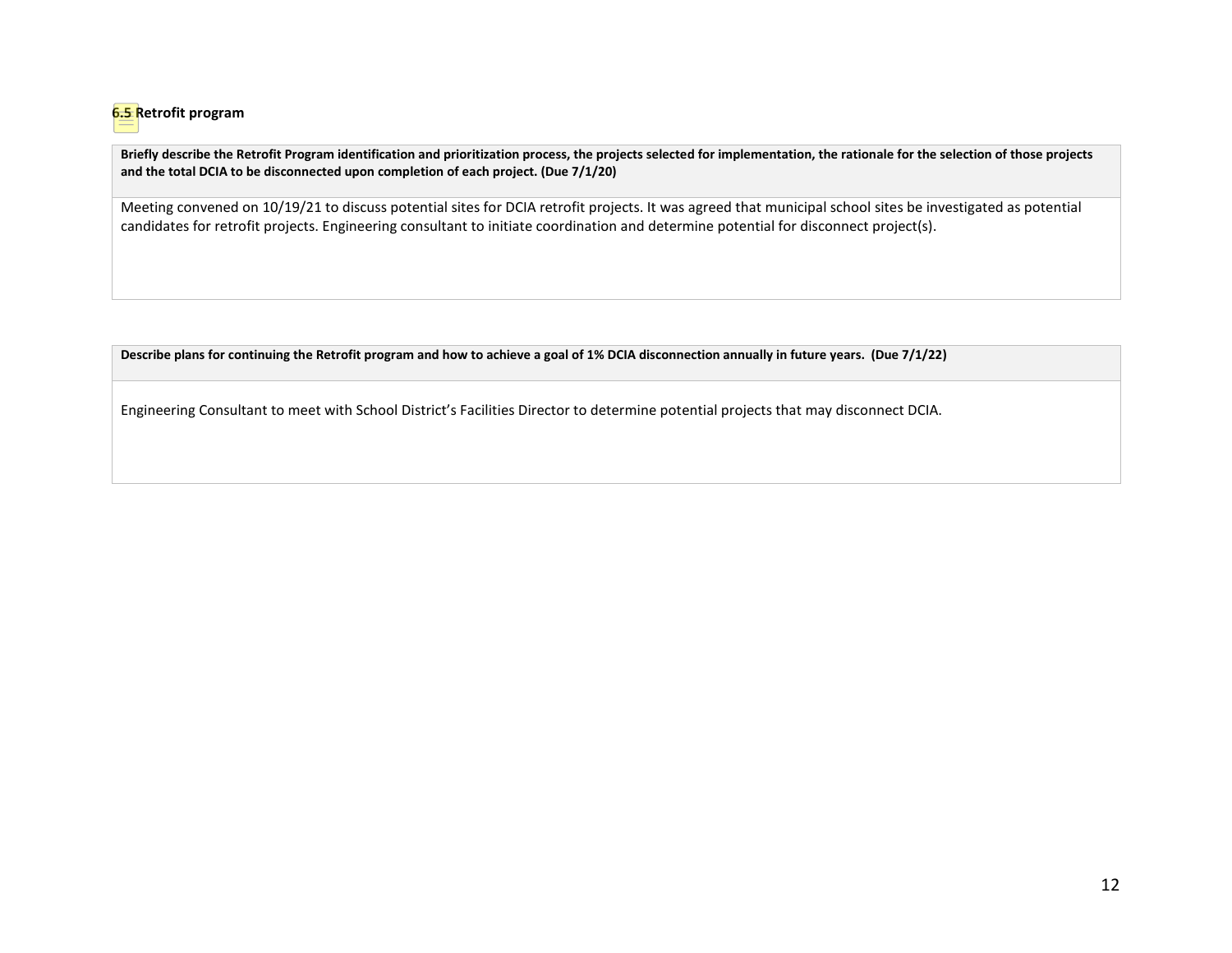## **Part II: Impaired waters investigation and monitoring**

## **1. Impaired waters investigation and monitoring program**

For details on this requirement, visit [https://nemo.uconn.edu/ms4/tasks/monitoring.htm.](https://nemo.uconn.edu/ms4/tasks/monitoring.htm) Refer to the yellow column of the Monitoring comparison chart and the Impaired waters monitoring flowchart.

**1.1 Indicate which stormwater pollutant(s) of concern occur(s) in your municipality or institution.** This data is available on the MS4 map viewer: [http://s.uconn.edu/ctms4map.](http://www.nemo.uconn.edu/ms4)

| Nitrogen/ Phosphorus $\boxtimes$ | Bacteria $\boxtimes$ | Mercury | Other | Pollutant | - of |
|----------------------------------|----------------------|---------|-------|-----------|------|
| Concern $\boxtimes$              |                      |         |       |           |      |

#### **1.2 Describe program status**

**Discuss 1) the status of monitoring work completed, 2) a summary of the results and any notable findings, and 3) any changes to the Stormwater Management Plan based on monitoring results.** 

Field investigations identified 12 outfalls directly connected to impaired waters in Montville. Between August and October 2019, these outfalls were sampled during wet weather conditions. Follow up monitoring of the 6 worst outfalls contributing to pollution was performed in November 2020 and September 2021. Catchment investigation commenced in October 2021.

## **2. Screening data for outfalls to impaired waterbodies**(Section 6(i)(1) / page 41)

#### **2.1 Screening data**

Complete the table below to report data for any wet weather sampling completed for MS4 outfalls that discharge directly to a stormwater impaired waterbody during the reporting period. For details on this requirement, visit [www.nemo.uconn.edu/ms4/tasks/monitoring.htm.](http://www.nemo.uconn.edu/ms4/tasks/monitoring.htm) Refer to the yellow column of the Monitoring comparison chart and the Impaired waters monitoring flowchart.

Each Annual Report will add on to the previous year's data showing a cumulative list of sampling data. **You may also attach an excel spreadsheet with the same data rather than copying it into this table**. If you do attach a spreadsheet, please write "See Attachment" below.

See over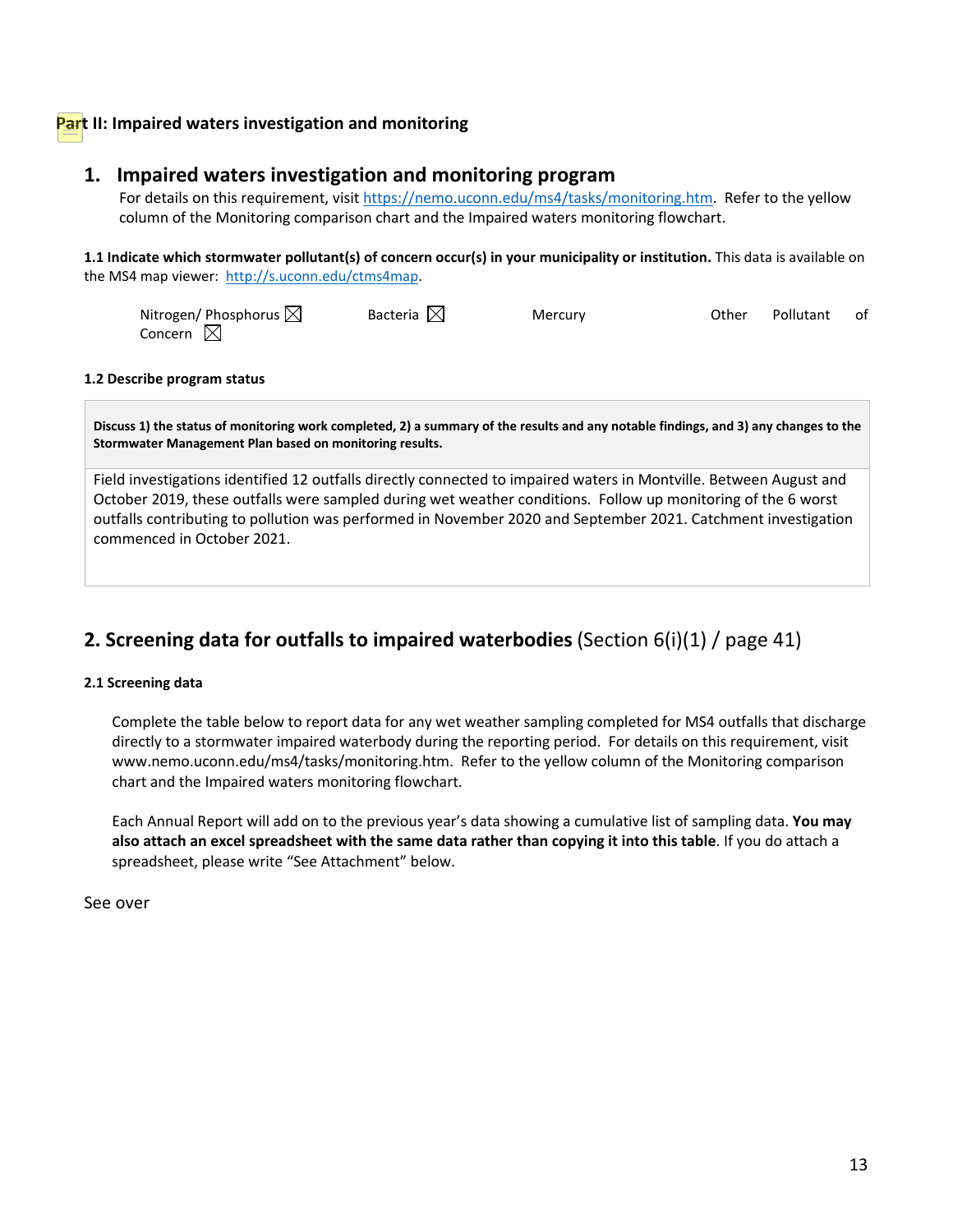## **Screening Data for Outfalls to Impaired Waterbodies**

## **2019 Sampling Results (100% of Outfalls Discharging to Impaired Waters)**

| Outfall<br>ID | <b>Date</b><br><b>Sampled</b> | <b>Flow</b>      | <b>Pollutants</b><br>of Concern<br><b>Required</b> | <b>Water</b><br><b>Class</b> | Fecal<br><b>Coliform</b><br>(<260<br>col/100mls) | <b>Enterococcus</b><br>( <b>500</b> )<br>col/100mls) | E Coli<br>(410) | <b>Total</b><br><b>Coliforms</b><br>( <b>500</b><br>col/mls) col/100mls | <b>Chlorine</b><br>( < 0.02)<br>mg/l) | <b>Conductivity</b><br>(umhos cm) | <b>Surfactants</b><br>(0.25)<br>mg/l) | Ammonia<br>$($ $0.5 \, \text{mg/l}$ ) | Nitrogen<br>( <b>2.5</b> )<br>mg/l | (PPT)        | <b>Salinity Phosphorus</b><br>$( < 0.3$ mg/l) | <b>Turbidity</b><br>Diff<br>( <b>5 NTU</b> ) | <b>Catchment</b><br><b>Ranking</b> |
|---------------|-------------------------------|------------------|----------------------------------------------------|------------------------------|--------------------------------------------------|------------------------------------------------------|-----------------|-------------------------------------------------------------------------|---------------------------------------|-----------------------------------|---------------------------------------|---------------------------------------|------------------------------------|--------------|-----------------------------------------------|----------------------------------------------|------------------------------------|
| 108           | 10/9/2019                     | Moderate         | Yes                                                | B                            |                                                  |                                                      | 2850            | 24200                                                                   | 0.019                                 | 46                                | 0.09                                  | 0.15                                  |                                    | < 0.5        |                                               | 179.73                                       | $\mathbf{1}$                       |
| 181           | 8/13/2019                     | Moderate         | Yes                                                | SB                           | 52                                               | 4350                                                 |                 |                                                                         | 0.019                                 | 35                                | 0.39                                  | 0.39                                  | 1.00                               | < 0.5        | 0.177                                         | $-9.45$                                      | $\overline{2}$                     |
| 330           | 10/9/2019                     | Moderate         | Yes                                                | B                            |                                                  |                                                      | 19900           | 24200                                                                   | 0.019                                 | 45                                | 0.05                                  | 0.07                                  |                                    | < 0.5        |                                               | 34.43                                        | 3                                  |
| 153           | 10/9/2019                     | Heavy            | Yes                                                | B                            |                                                  |                                                      | 2480            | 24200                                                                   | 0.019                                 | 36                                | 0.05                                  | 0.06                                  |                                    | ${}_{< 0.5}$ |                                               | 26.09                                        | 4                                  |
| 182           | 8/13/2019                     | Moderate         | Yes                                                | SB                           | 24200                                            | 2490                                                 |                 |                                                                         | 0.019                                 | 164                               | 0.17                                  | 0.13                                  | 0.72                               | < 0.5        | 0.086                                         | $-10.17$                                     | 5                                  |
| 233           | 8/13/2019                     | Moderate         | Yes                                                | SB                           | 602                                              | 272                                                  |                 |                                                                         | 0.019                                 | 19                                | 0.34                                  | 0.42                                  | 1.70                               | < 0.5        | 0.136                                         | 4.2                                          | 6                                  |
| 106           | 10/9/2019                     | <b>Trickling</b> | Yes                                                | B                            | N/A                                              |                                                      | 1140            | 24200                                                                   | 0.019                                 | 20                                | 0.07                                  | 0.13                                  |                                    | < 0.5        |                                               | 7.58                                         | $\overline{7}$                     |
| 421           | 8/13/2019                     | Moderate         | Yes                                                | B                            |                                                  |                                                      | 1380            | 24200                                                                   | 0.02                                  | 16                                | 0.32                                  | 0.18                                  |                                    | < 0.5        |                                               | 0.1                                          | 8                                  |
| 117           | 10/9/2019                     |                  | Yes                                                | B                            |                                                  |                                                      | 1440            | 24200                                                                   | 0.02                                  | 32                                | 0.06                                  | 0.06                                  |                                    | < 0.5        |                                               |                                              | 9                                  |
| 118           | 8/13/2019                     | Moderate         | Yes                                                | В                            |                                                  |                                                      | 24200           | 24200                                                                   | 0.03                                  | 22                                | 0.25                                  | 0.24                                  |                                    | < 0.5        |                                               | $-6.78$                                      | 10                                 |
| 331           | 10/9/2019                     | Moderate         | Yes                                                | B                            |                                                  |                                                      | 173             | 24200                                                                   | 0.019                                 | 11                                | 0.05                                  | 0.12                                  |                                    | < 0.5        |                                               | 60.93                                        | 11                                 |

Follow-up investigation required (last column) if the following pollutant thresholds are exceeded:

| <b>Pollutant of concern</b> | <b>Pollutant threshold</b>                                                                                                                                       |
|-----------------------------|------------------------------------------------------------------------------------------------------------------------------------------------------------------|
| Nitrogen                    | Total $N > 2.5$ mg/l                                                                                                                                             |
| Phosphorus                  | Total $P > 0.3$ mg/l                                                                                                                                             |
| Bacteria (fresh waterbody)  | E. coli > 235 col/100ml for swimming areas or 410 col/100ml for all others<br>٠<br>Total Coliform > 500 col/100ml                                                |
| Bacteria (salt waterbody)   | Fecal Coliform > 31 col/100ml for Class SA and > 260 col/100ml for Class SB<br>٠<br>Enterococci > 104 col/100ml for swimming areas or 500 col/100 for all others |
| Other pollutants of concern | Sample turbidity is 5 NTU > in-stream sample                                                                                                                     |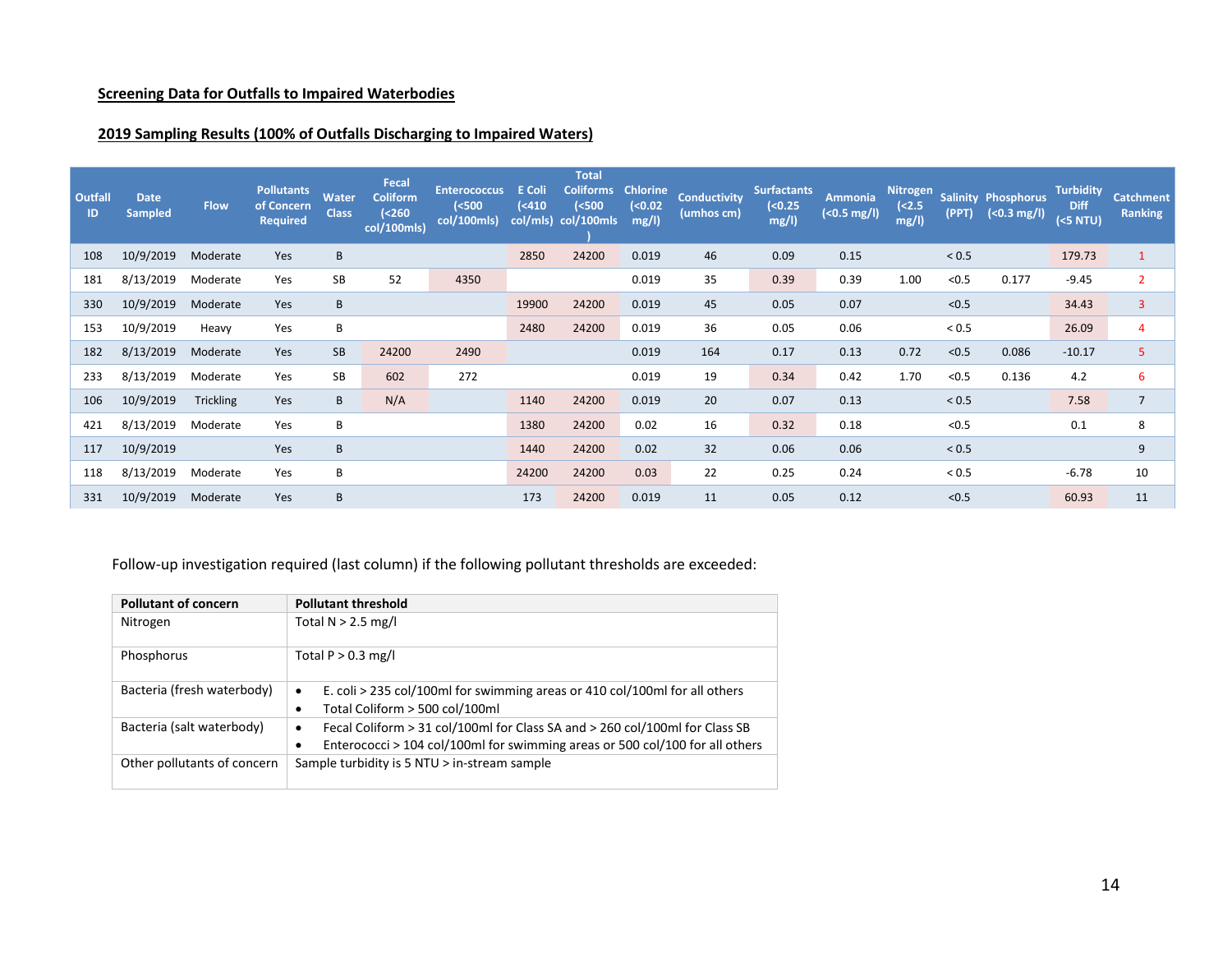# **3. Follow-up investigations** (Section 6(i)(1)(D) / page 43)

Provide the following information for outfalls exceeding the pollutant threshold.

| <b>Outfall ID</b> | Status of drainage area investigation                            | Control measure to address impairment |
|-------------------|------------------------------------------------------------------|---------------------------------------|
| 108               | Visited site during rain event to determine origins of turbidity | TBD                                   |
| 106               | Visited site during rain event to determine origins of turbidity | TBD                                   |
| 330               | Visited site during rain event to determine origins of turbidity | TBD                                   |
| 331               | Visited site during rain event to determine origins of turbidity | TBD                                   |
| 153               | Visited site during rain event to determine origins of turbidity | TBD                                   |

# **4. Prioritized outfall monitoring** (Section 6(i)(1)(D) / page 43)

Once outfall sampling has been completed for at least 50% of outfalls to impaired waters, identify 6 of the highest contributors of any pollutants of concern. Begin monitoring these outfalls on an annual basis by July 1, 2021. **You may also attach an excel spreadsheet with the same data rather than copying it to this table.** If you do attach a spreadsheet, please write "See Attachment" below.

### **2020 Sampling Results (Six Worst Polluting Outfalls)**

| <b>Outfall</b><br>ID | <b>Date</b><br><b>Sampled</b> | <b>Flow</b> | Temp. | <b>Water</b><br><b>Classification</b> | <b>Fecal Coliform</b><br>( <b>260</b> )<br>col/100mls) | <b>Enterococcus</b><br>(<500 col/100mls) (<410 col/mls) | <b>E</b> Coli | <b>Turbidity</b><br><b>Difference</b><br>(5NTU) |
|----------------------|-------------------------------|-------------|-------|---------------------------------------|--------------------------------------------------------|---------------------------------------------------------|---------------|-------------------------------------------------|
| 108                  | 11/30/2020                    | Heavy       | 55.2  | B                                     |                                                        |                                                         | 384           | 140                                             |
| 118                  | 11/30/2020                    | Moderate    | 55.9  | B                                     |                                                        |                                                         | 1110          |                                                 |
| 153                  | 11/30/2020                    | Heavy       | 61.5  | B                                     |                                                        |                                                         | 31            | 29                                              |
| 182                  | 11/30/2020                    | Heavy       | 54.6  | <b>SB</b>                             | 13000                                                  | 9210                                                    |               |                                                 |
| 330                  | 11/30/2020                    | Heavy       | 58.1  | B                                     |                                                        |                                                         | 63            | 16                                              |
| 181                  | 11/30/2020                    | Moderate    | 59.0  | <b>SB</b>                             |                                                        | 5480                                                    |               |                                                 |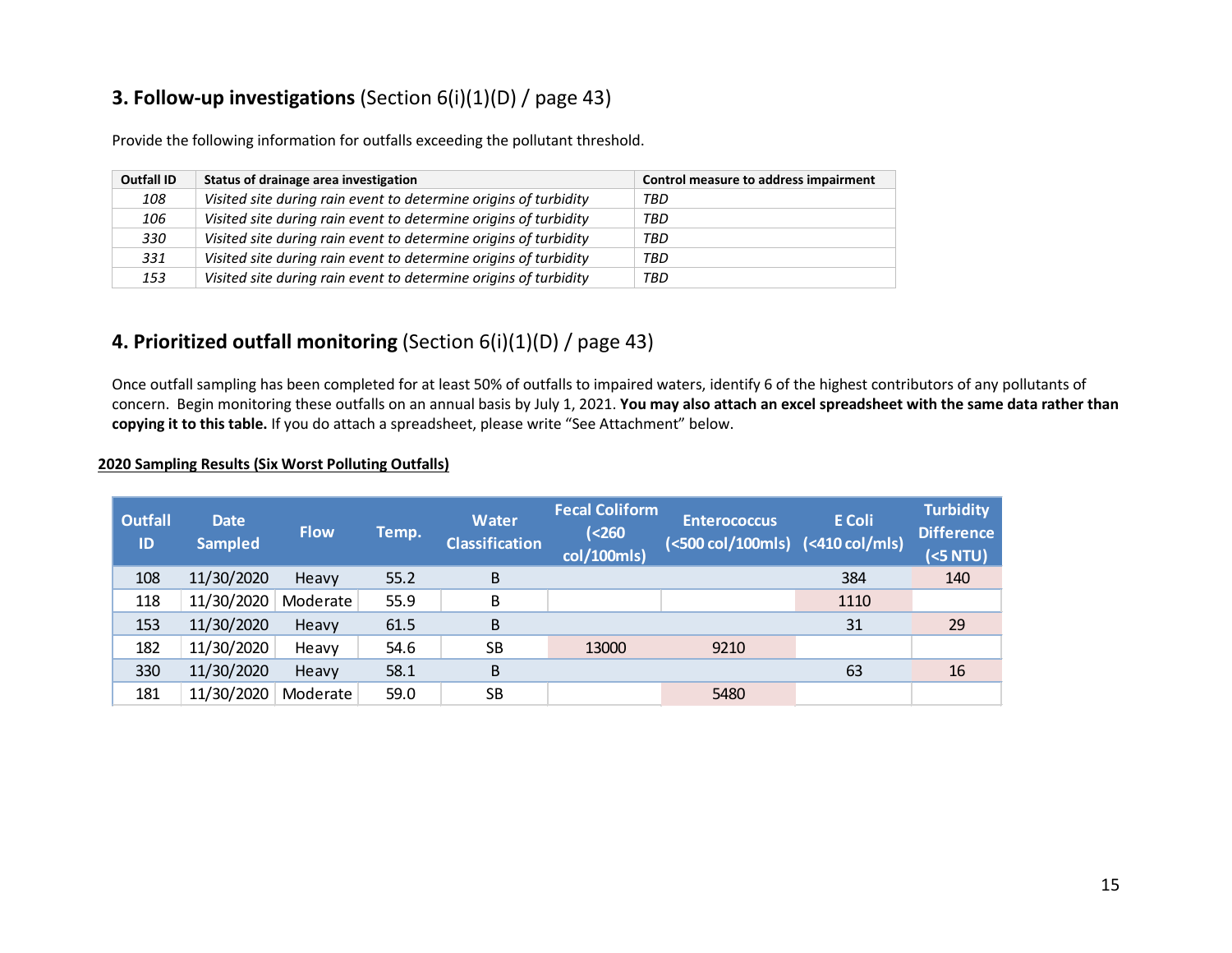## **2021 Sampling Results (Six Worst Polluting Outfalls)**

| <b>Outfall ID</b> | Lattitude   | Longitude      | <b>Date</b><br><b>Sampled</b> | <b>Water</b><br><b>Classification</b> | <b>Fecal Coliform</b><br>( <b>260</b> )<br>col/100mls) | <b>Enterococcus</b><br>( <sub>500</sub><br>col/100mls) | <b>E</b> Coli<br>$\sqrt{(410 \text{ col/mls})}$ | <b>Turbidity</b><br>(NTU) | <b>Turbidity</b><br><b>Difference</b><br>(<5 NTU) |
|-------------------|-------------|----------------|-------------------------------|---------------------------------------|--------------------------------------------------------|--------------------------------------------------------|-------------------------------------------------|---------------------------|---------------------------------------------------|
| 108               | 41.45375981 | $-72.14121604$ | 9/9/2021                      | B                                     |                                                        |                                                        |                                                 | 4.66                      | 3.26                                              |
| 118               | 41.43659459 | $-72.10619359$ | 9/9/2021                      | В                                     |                                                        |                                                        | 1860                                            | 15.70                     | 14.34                                             |
| 118 US            | 41.43659459 | $-72.10619359$ | 9/9/2021                      | B                                     |                                                        |                                                        |                                                 | 1.36                      |                                                   |
| 153               | 41.43677295 | $-72.10973664$ | 9/9/2021                      | B                                     |                                                        |                                                        |                                                 | 30.10                     | 28.82                                             |
| 153 US            | 41.43677295 | $-72.10973664$ | 9/9/2021                      | B                                     |                                                        |                                                        |                                                 | 1.28                      |                                                   |
| 182               | 41.44927665 | -72.10059225   | 9/9/2021                      | <b>SB</b>                             | 24200                                                  | 15500                                                  |                                                 | 60.40                     | 58.62                                             |
| 330               | 41.45533385 | $-72.14318206$ | 9/9/2021                      | B                                     |                                                        |                                                        |                                                 | 8.32                      | 6.92                                              |
| 330/108 US        | 41.45533385 | $-72.14318206$ | 9/9/2021                      |                                       |                                                        |                                                        |                                                 | 1.40                      |                                                   |
| 181               | 41.45006236 | $-72.10101147$ | 9/9/2021                      | <b>SB</b>                             |                                                        | 24200                                                  |                                                 | 14.90                     | 13.12                                             |
| 181/182 US        | 41.45006236 | $-72.10101147$ | 9/9/2021                      |                                       |                                                        |                                                        |                                                 | 1.78                      |                                                   |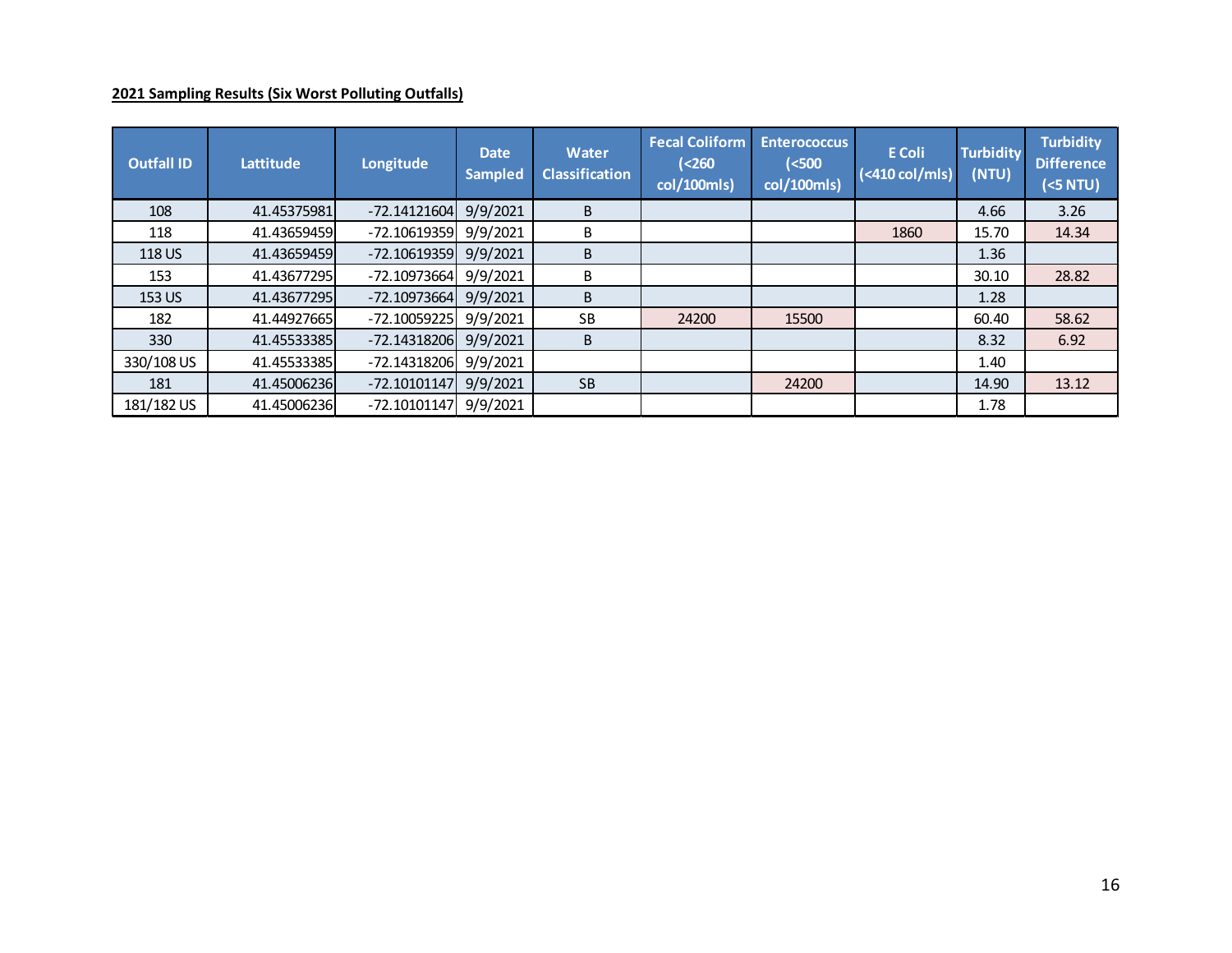## **Part III: Additional IDDE Program Data**

# **1. Assessment and Priority Ranking of Catchments data (Appendix B (A)(7)(c) / page 5)**

Provide a list of all catchments with ranking results (DEEP basins may be used instead of manual catchment delineations).

| <b>Outfall ID</b> | Waterbody                    | <b>DEEP Basin</b> | <b>Category</b> | <b>Ranking</b>                                                   |
|-------------------|------------------------------|-------------------|-----------------|------------------------------------------------------------------|
| 4                 | Oxoboxo Lake                 | CT3004-00 02      | Low Priority    | No Information on Screening Factors Available to Perform Ranking |
| 48                | Latimer Brook                | CT2202-00 02      | Low Priority    | No Information on Screening Factors Available to Perform Ranking |
| 114               | <b>Shantok Brook</b>         | CT-E1 016-SB      | Low Priority    | No Information on Screening Factors Available to Perform Ranking |
| 122               | <b>Stony Brook</b>           | CT3005-01 01      | Low Priority    | No Information on Screening Factors Available to Perform Ranking |
| 125               | <b>Trading Cove Brook</b>    | CT3001-00 01      | Low Priority    | No Information on Screening Factors Available to Perform Ranking |
| 148               | <b>Fox Brook</b>             | CT3004-00 02      | Low Priority    | No Information on Screening Factors Available to Perform Ranking |
| 164               | <b>Hunts Brook</b>           | CT3006-00 03      | Low Priority    | No Information on Screening Factors Available to Perform Ranking |
| 174               | Oxoboxo Brook                | CT3004-00 01      | Low Priority    | No Information on Screening Factors Available to Perform Ranking |
| 176               | Fox Brook                    | CT3004-00 02      | Low Priority    | No Information on Screening Factors Available to Perform Ranking |
| 177               | Oxoboxo Lake                 | CT3004-00 02      | Low Priority    | No Information on Screening Factors Available to Perform Ranking |
| 182               | Thames River (Middle)        | CT-E1 015-SB      | Low Priority    | No Information on Screening Factors Available to Perform Ranking |
| 192               | Sandy Brook                  | CT3006-00_03      | Low Priority    | No Information on Screening Factors Available to Perform Ranking |
| 198               | Oxoboxo Brook                | CT3004-00 01      | Low Priority    | No Information on Screening Factors Available to Perform Ranking |
| 215               | <b>Shantok Brook</b>         | CT-E1_016-SB      | Low Priority    | No Information on Screening Factors Available to Perform Ranking |
| 220               | <b>Shantok Brook</b>         | CT-E1 016-SB      | Low Priority    | No Information on Screening Factors Available to Perform Ranking |
| 228               | <b>Shantok Brook</b>         | CT-E1 016-SB      | Low Priority    | No Information on Screening Factors Available to Perform Ranking |
| 243               | Oxoboxo Lake                 | CT3004-00 02      | Low Priority    | No Information on Screening Factors Available to Perform Ranking |
| 245               | Oxoboxo Brook                | CT3004-00 02      | Low Priority    | No Information on Screening Factors Available to Perform Ranking |
| 247               | Fox Brook                    | CT3004-00 02      | Low Priority    | No Information on Screening Factors Available to Perform Ranking |
| 254               | Bogue Brook Reservoir        | CT2202-00 02      | Low Priority    | No Information on Screening Factors Available to Perform Ranking |
| 255               | <b>Bogue Brook Reservoir</b> | CT2202-00 02      | Low Priority    | No Information on Screening Factors Available to Perform Ranking |
| 279               | <b>Shantok Brook</b>         | CT-E1_016-SB      | Low Priority    | No Information on Screening Factors Available to Perform Ranking |
| 283               | <b>Shantok Brook</b>         | CT-E1 016-SB      | Low Priority    | No Information on Screening Factors Available to Perform Ranking |
| 285               | <b>Shantok Brook</b>         | CT-E1 016-SB      | Low Priority    | No Information on Screening Factors Available to Perform Ranking |
| 331               | Oxoboxo Brook                | CT3004-00 01      | Low Priority    | No Information on Screening Factors Available to Perform Ranking |
| 378               | Oxoboxo Brook                | CT3004-00 01      | Low Priority    | No Information on Screening Factors Available to Perform Ranking |
| 380               | Oxoboxo Brook                | CT3004-00_01      | Low Priority    | No Information on Screening Factors Available to Perform Ranking |
| 397               | Oxoboxo Brook                | CT3006-00_03      | Low Priority    | No Information on Screening Factors Available to Perform Ranking |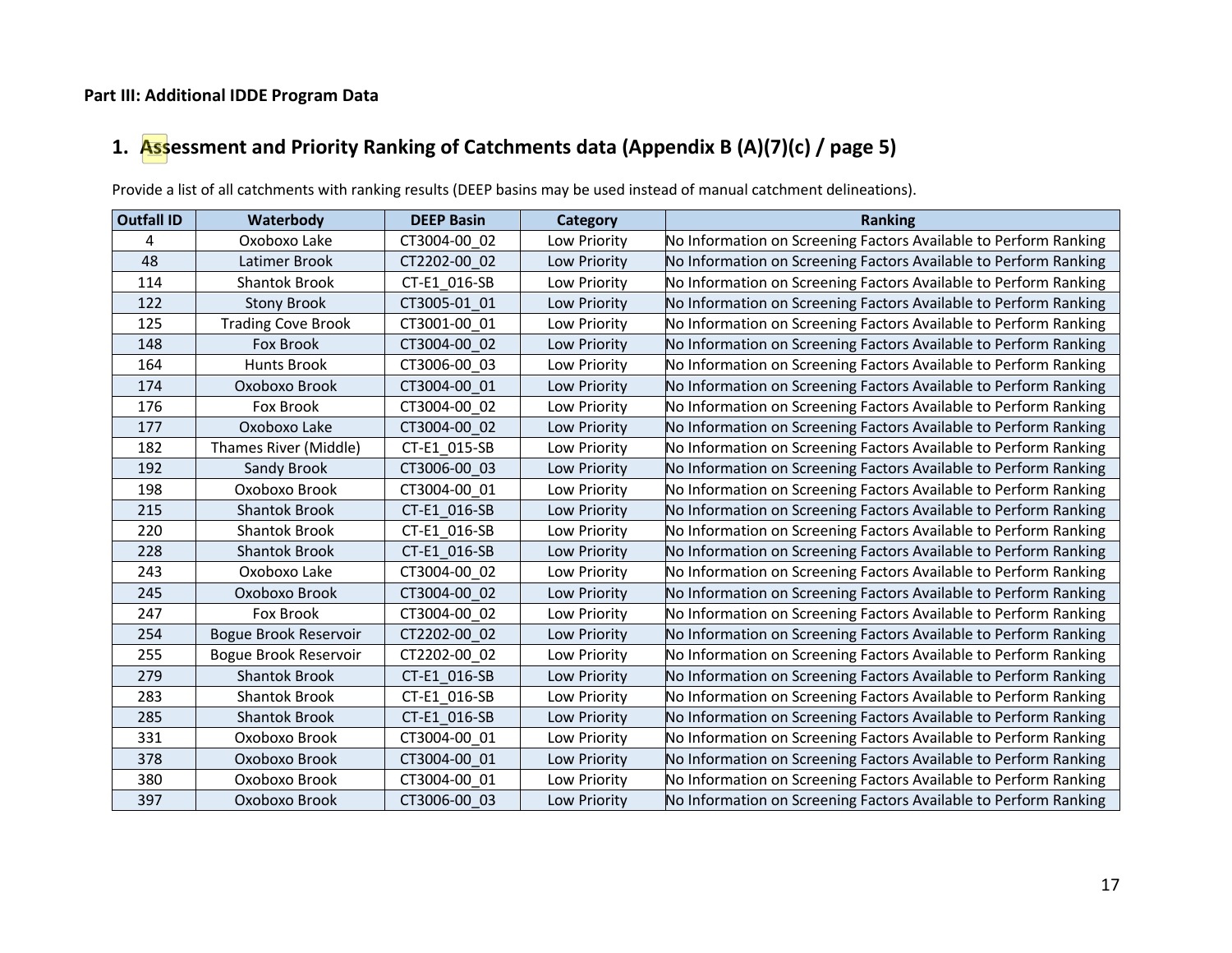# **2. Outfall and Interconnection Screening and Sampling data** (Appendix B (A)(7)(d) / page 7)

#### **2.1 Dry weather screening and sampling data from outfalls and interconnections**

For details on this requirement, visi[t https://nemo.uconn.edu/ms4/tasks/monitoring.htm.](https://nemo.uconn.edu/ms4/tasks/monitoring.htm) Refer to the blue column of the Monitoring comparison chart and the IDDE baseline monitoring flowchart.

Provide sample data for outfalls where flow is observed. Only include Pollutant of concern data for outfalls that discharge into stormwater impaired waterbodies. **You may also attach an excel spreadsheet with the same data rather than copying it to this table.** If you do attach a spreadsheet, please write "See Attachment" below.

| Outfall<br>ID | <b>Date</b>        | <b>Flow</b>      | <b>Pollutants</b><br><b>of</b><br><b>Concern</b> | Water<br><b>Class</b> | <b>Enterococci</b><br>(<500 | E Coli<br>(<410 | <b>Total</b><br><b>Coliforms</b><br>( < 500 | <b>Chlorine</b><br>( < 0.02) | <b>Conductivity</b> | Surfactants Ammonia Nitrogen<br>( < 0.25) | ( <b>0.5</b> ) | ( <b>2.5</b> ) | <b>Salinity</b><br>(PPT) | <b>Phosphorus</b>    | <b>Turbidity</b><br><b>Diff</b> | <b>Catchment</b>     |
|---------------|--------------------|------------------|--------------------------------------------------|-----------------------|-----------------------------|-----------------|---------------------------------------------|------------------------------|---------------------|-------------------------------------------|----------------|----------------|--------------------------|----------------------|---------------------------------|----------------------|
|               | <b>Sampled</b>     |                  | <b>Required</b>                                  |                       | col/100ml)                  | mg/l)           | col/ml)                                     | mg/l)                        | (umhos cm)          | mg/l)                                     | mg/l)          | mg/l)          |                          | $(0.3 \text{ mg/l})$ | Recorded                        | <b>Priority</b>      |
| 4             | 8/9/2019           | Trickling        | No                                               | A                     |                             | 86              | 13000                                       | 0.019                        | 311                 | 0.05                                      | 0.05           |                | < 0.5                    |                      |                                 | <b>High Priority</b> |
| 48            | 8/9/2019           | Trickling        | No                                               | A                     |                             | 20              | 24200                                       | 0.019                        | 177                 | 0.05                                      | 0.05           |                | < 0.5                    |                      |                                 | <b>High Priority</b> |
| 114           | 7/16/2019          | Heavy            | <b>No</b>                                        | A                     |                             | 10              | 24200                                       | 0.019                        | 205                 | 0.05                                      | 0.05           |                | < 0.5                    |                      |                                 | <b>High Priority</b> |
| 122           | 7/16/2019          | Trickling        | No                                               | Α                     |                             | 31              | 24200                                       | 0.019                        | 345                 | 0.05                                      | 0.05           |                | < 0.5                    |                      |                                 | <b>High Priority</b> |
| 125           | 7/16/2019          | Moderate         | <b>No</b>                                        | A                     |                             | 10              | 24200                                       | 0.019                        | 83                  | 0.05                                      | 0.05           |                | < 0.5                    |                      |                                 | <b>High Priority</b> |
| 148           | 8/12/2015          | Trickling        | No                                               | Α                     |                             | 63              | 15500                                       | 0.019                        | 177                 | 0.05                                      | 0.05           |                | < 0.5                    |                      |                                 | <b>High Priority</b> |
| 164           | 9/30/2019          | <b>Trickling</b> | <b>No</b>                                        | AA                    |                             | 958             | 24200                                       | 0.019                        | 234                 | 0.61                                      | 0.35           |                | < 0.5                    |                      |                                 | <b>High Priority</b> |
| 174           | 7/17/2019          | Trickling        | No                                               | B                     |                             | 10              | 24200                                       | 0.019                        | 710                 | 0.05                                      | 0.05           |                | < 0.5                    |                      |                                 | <b>High Priority</b> |
| 176           | 8/9/2019           | <b>Trickling</b> | No                                               | A                     |                             | 10              | 17300                                       | 0.019                        | 315                 | 0.05                                      | 0.05           |                | < 0.5                    |                      |                                 | <b>High Priority</b> |
| 177           | 8/9/2019           | Trickling        | No                                               | Α                     |                             | 602             | 19900                                       | 0.019                        | 361                 | 0.05                                      | 0.05           |                | < 0.5                    |                      |                                 | <b>High Priority</b> |
| 182           | 8/12/2019          | Trickling        | Yes                                              | SB                    | 31                          |                 |                                             | 0.019                        | 508                 | 0.05                                      | 0.05           | 4.25           | < 0.5                    | 0.022                | <b>Not</b><br>Tested            | <b>High Priority</b> |
| 192           | 7/16/2019 Moderate |                  | No                                               | Α                     |                             | 10              | 5170                                        | 0.019                        | 166                 | 0.05                                      | 0.05           |                | < 0.5                    |                      |                                 | <b>High Priority</b> |
| 198           | 9/30/2019 Moderate |                  | <b>No</b>                                        | B                     |                             | 85              | 4610                                        | 0.019                        | 119                 | 0.2                                       | 0.05           |                | < 0.5                    |                      |                                 | <b>High Priority</b> |
| 215           | 7/17/2019          | Trickling        | <b>No</b>                                        | A                     |                             | 31              | 19900                                       | 0.019                        | 206                 | 0.05                                      | 0.05           |                | < 0.5                    |                      |                                 | <b>High Priority</b> |
| 220           | 7/16/2019          | Trickling        | <b>No</b>                                        | A                     |                             | 20              | 19900                                       | 0.13                         | 469                 | 0.08                                      | 0.06           |                | < 0.5                    |                      |                                 | <b>High Priority</b> |
| 228           | 7/16/2019          | Heavy            | No                                               | Α                     |                             | 10              | 3260                                        | 0.03                         | 375                 | 0.05                                      | 0.05           |                | < 0.5                    |                      |                                 | <b>High Priority</b> |
| 243           | 8/9/2019           | <b>Trickling</b> | <b>No</b>                                        | A                     |                             | 10              | 13000                                       | 0.019                        | 292                 | 0.05                                      | 0.05           |                | < 0.5                    |                      |                                 | <b>High Priority</b> |
| 245           | 8/9/2019           | Trickling        | No                                               | Α                     |                             | 1450            | 24200                                       | 0.019                        | 657                 | 0.05                                      | 0.05           |                | < 0.5                    |                      |                                 | <b>High Priority</b> |
| 247           | 8/9/2019           | Trickling        | <b>No</b>                                        | $\overline{A}$        |                             | 31              | 9800                                        | 0.019                        | 362                 | 0.05                                      | 0.05           |                | < 0.5                    |                      |                                 | <b>High Priority</b> |
| 254           | 9/30/2019          | Trickling        | <b>No</b>                                        | AA                    |                             | 31              | 24200                                       | 0.019                        | 67                  | 0.05                                      | 0.05           |                | < 0.5                    |                      |                                 | <b>High Priority</b> |
| 255           | 8/9/2019           | <b>Trickling</b> | <b>No</b>                                        | AA                    |                             | 189             | 24200                                       | 0.019                        | 368                 | 0.05                                      | 0.05           |                | < 0.5                    |                      |                                 | <b>High Priority</b> |
| 279           | 7/16/2019          | Moderate         | <b>No</b>                                        | Α                     |                             | 253             | 24200                                       | 0.03                         | 391                 | 0.05                                      | 0.25           |                | < 0.5                    |                      |                                 | <b>High Priority</b> |
| 283           | 7/17/2019          | Trickling        | No                                               | A                     |                             | 272             | 17300                                       | 0.03                         | 274                 | 0.05                                      | 0.05           |                | < 0.5                    |                      |                                 | <b>High Priority</b> |
| 285           | 7/16/2019          | Trickling        | No                                               | Α                     |                             | 20              | 8660                                        | 0.019                        | 96                  | 0.05                                      | 0.05           |                | < 0.5                    |                      |                                 | <b>High Priority</b> |
| 331           | 8/9/2019           | Trickling        | Yes                                              | B                     |                             | 199             | 24200                                       | 0.05                         | 67                  | 0.05                                      | 0.08           | 0.28           | < 0.5                    | 0.019                | Not<br>Tested                   | <b>High Priority</b> |
| 378           | 9/17/2019          | Trickling        |                                                  | Α                     |                             | 8160            | 24200                                       | 0.019                        | 237                 | 0.05                                      | 0.08           |                | < 0.5                    |                      |                                 | <b>High Priority</b> |
| 380           | 7/17/2019          | Moderate         | No                                               | B                     |                             | 10              | 345                                         | 0.019                        | 665                 | 0.05                                      | 0.05           |                | < 0.5                    |                      |                                 | <b>High Priority</b> |
| 397           | 7/16/2019          | Trickling        | <b>No</b>                                        | A                     |                             | 20              | 5480                                        | 0.03                         | 218                 | 0.05                                      | 0.05           |                | < 0.5                    |                      |                                 | <b>High Priority</b> |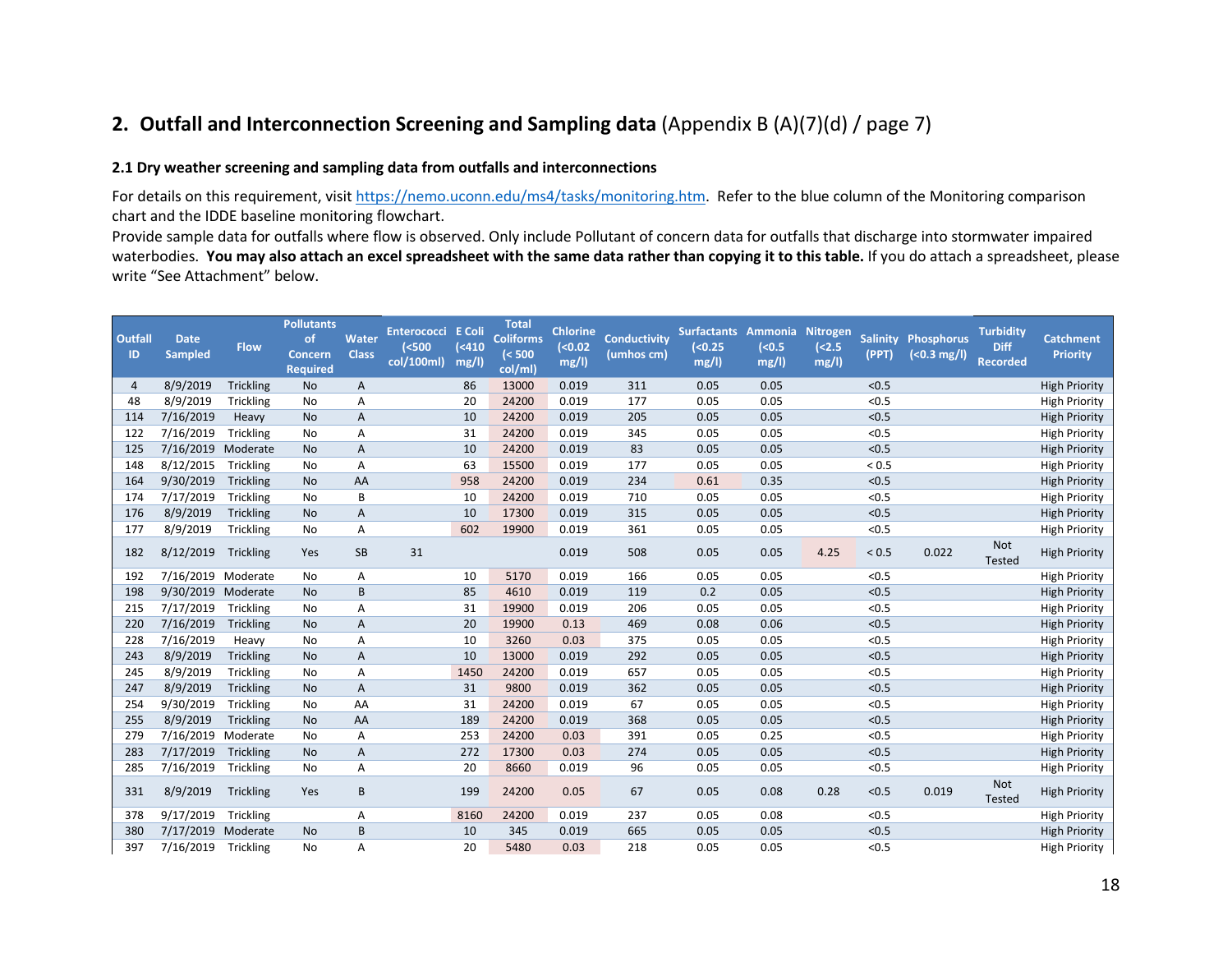### **2.2 Wet weather sample and inspection data**

For details on this requirement, visit [https://nemo.uconn.edu/ms4/tasks/monitoring.htm.](https://nemo.uconn.edu/ms4/tasks/monitoring.htm) Refer to the green column of the Monitoring comparison chart and the IDDE catchment investigation flowchart.

Provide sample data for outfalls and key junction manholes of any catchment area with at least one System Vulnerability Factor. **You may also attach an excel spreadsheet with the same data rather than copying it to this table.** If you do attach a spreadsheet, please write "See Attachment" below.

| Outfall /<br>Interconnection<br>ID | Latitude<br>Longitude | Sample<br>date | Ammonia | <b>Chlorine</b> | Conductivity | Salinity | E. coli or<br><b>Enterococcus</b> | <b>Surfactants</b> | Water<br>Temp | Pollutant of concern |
|------------------------------------|-----------------------|----------------|---------|-----------------|--------------|----------|-----------------------------------|--------------------|---------------|----------------------|
|                                    |                       |                |         |                 |              |          |                                   |                    |               |                      |
|                                    |                       |                |         |                 |              |          |                                   |                    |               |                      |

## **3. Catchment Investigation data** (Appendix B (A)(7)(e) / page 9)

For details on this requirement, visi[t www.nemo.uconn.edu/ms4/tasks/monitoring.htm.](http://www.nemo.uconn.edu/ms4/tasks/monitoring.htm) Refer to the green column of the Monitoring comparison chart and the IDDE catchment investigation flowchart.

### **3.1 System Vulnerability Factor Summary**

For those catchments being investigated for illicit discharges (i.e. categorized as high priority, low priority, or problem) document the presence or absence of System Vulnerability Factors (SVF). If present, report which SVF's were identified. An example is provided below.

| Outfall<br>$\overline{D}$ | <b>Receiving Water</b> | <b>System Vulnerability Factors</b> |
|---------------------------|------------------------|-------------------------------------|
|                           |                        |                                     |
|                           |                        |                                     |
|                           |                        |                                     |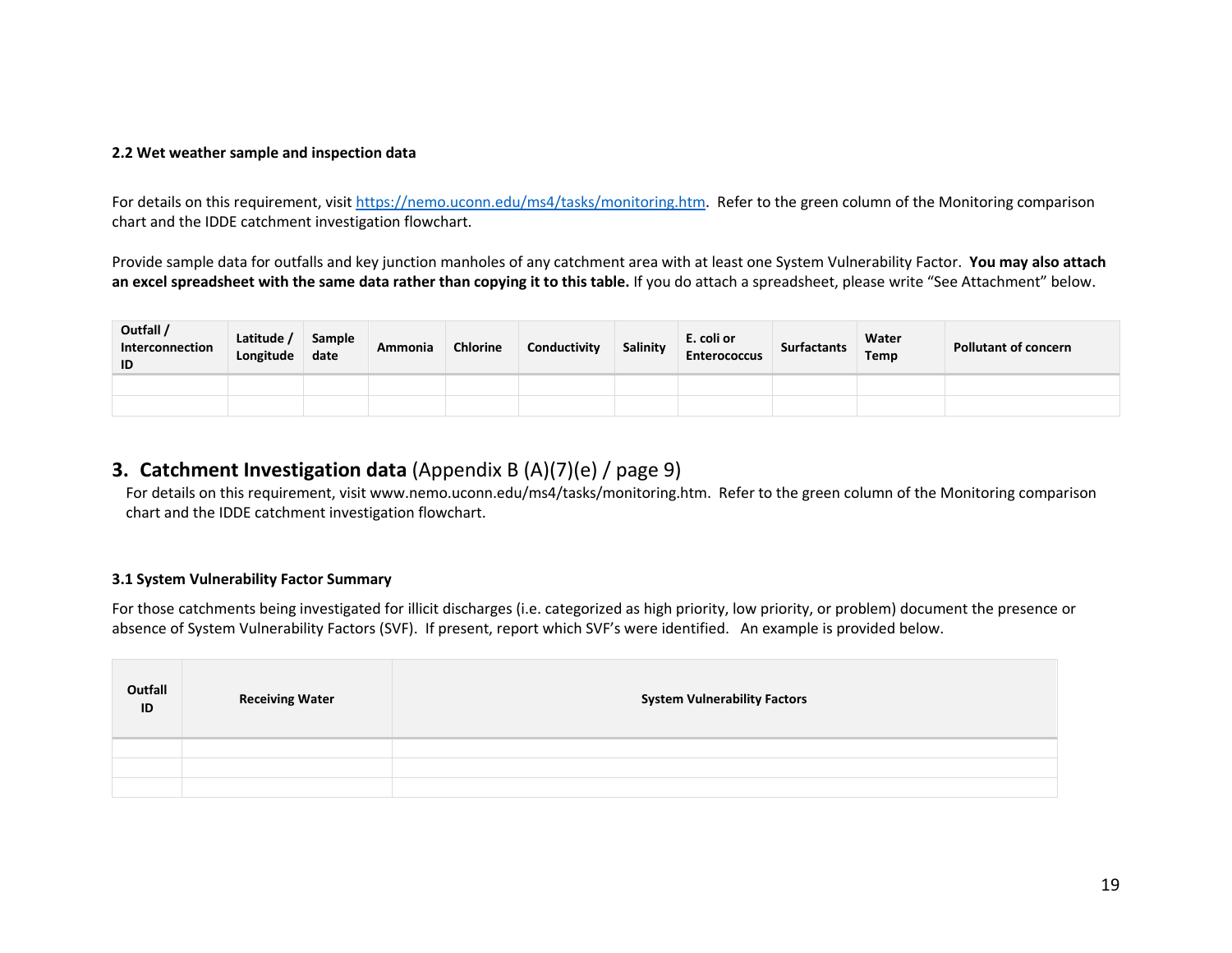#### Where SVFs are:

- 1. History of SSOs, including, but not limited to, those resulting from wet weather, high water table, or fat/oil/grease blockages.
- 2. Sewer pump/lift stations, siphons, or known sanitary sewer restrictions where power/equipment failures or blockages could readily result in SSOs.
- 3. Inadequate sanitary sewer level of service (LOS) resulting in regular surcharging, customer back-ups, or frequent customer complaints.
- 4. Common or twin-invert manholes serving storm and sanitary sewer alignments.
- 5. Common trench construction serving both storm and sanitary sewer alignments.
- 6. Crossings of storm and sanitary sewer alignments.
- 7. Sanitary sewer alignments known or suspected to have been constructed with an underdrain system;
- 8. Sanitary sewer infrastructure defects such as leaking service laterals, cracked, broken, or offset sanitary infrastructure, directly piped connections between storm drain and sanitary sewer infrastructure, or other vulnerability factors identified through Inflow/Infiltration Analyses, Sanitary Sewer Evaluation Surveys, or other infrastructure investigations.
- 9. Areas formerly served by combined sewer systems.
- 10. Any sanitary sewer and storm drain infrastructure greater than 40 years old in medium and densely developed areas.
- 11. Widespread code-required septic system upgrades required at property transfers (indicative of inadequate soils, water table separation, or other physical constraints of the area rather that poor owner maintenance).
- 12. History of multiple local health department or sanitarian actions addressing widespread septic system failures (indicative of inadequate soils, water table separation, or other physical constraints of the area rather that poor owner maintenance).

#### **3.2 Key junction manhole dry weather screening and sampling data**

**You may also attach an excel spreadsheet with the same data rather than copying it to this table**. If you do attach a spreadsheet, please write "See Attachment" below.

| <b>Key Junction</b><br><b>Manhole</b><br>ID | Latitude /<br>Longitude | Screening /<br>Sample date | Visual/ olfactory<br>evidence of illicit<br>discharge | Ammonia | <b>Chlorine</b> | <b>Surfactants</b> |
|---------------------------------------------|-------------------------|----------------------------|-------------------------------------------------------|---------|-----------------|--------------------|
|                                             |                         |                            |                                                       |         |                 |                    |
|                                             |                         |                            |                                                       |         |                 |                    |

#### **3.3 Wet weather investigation outfall sampling data**

**You may also attach an excel spreadsheet with the same data rather than copying it to this table.** If you do attach a spreadsheet, please write "See Attachment" below.

| Outfall | Latitude /<br>Longitude | Sample date | Ammonia | <b>Chlorine</b> | <b>Surfactants</b> |
|---------|-------------------------|-------------|---------|-----------------|--------------------|
|         |                         |             |         |                 |                    |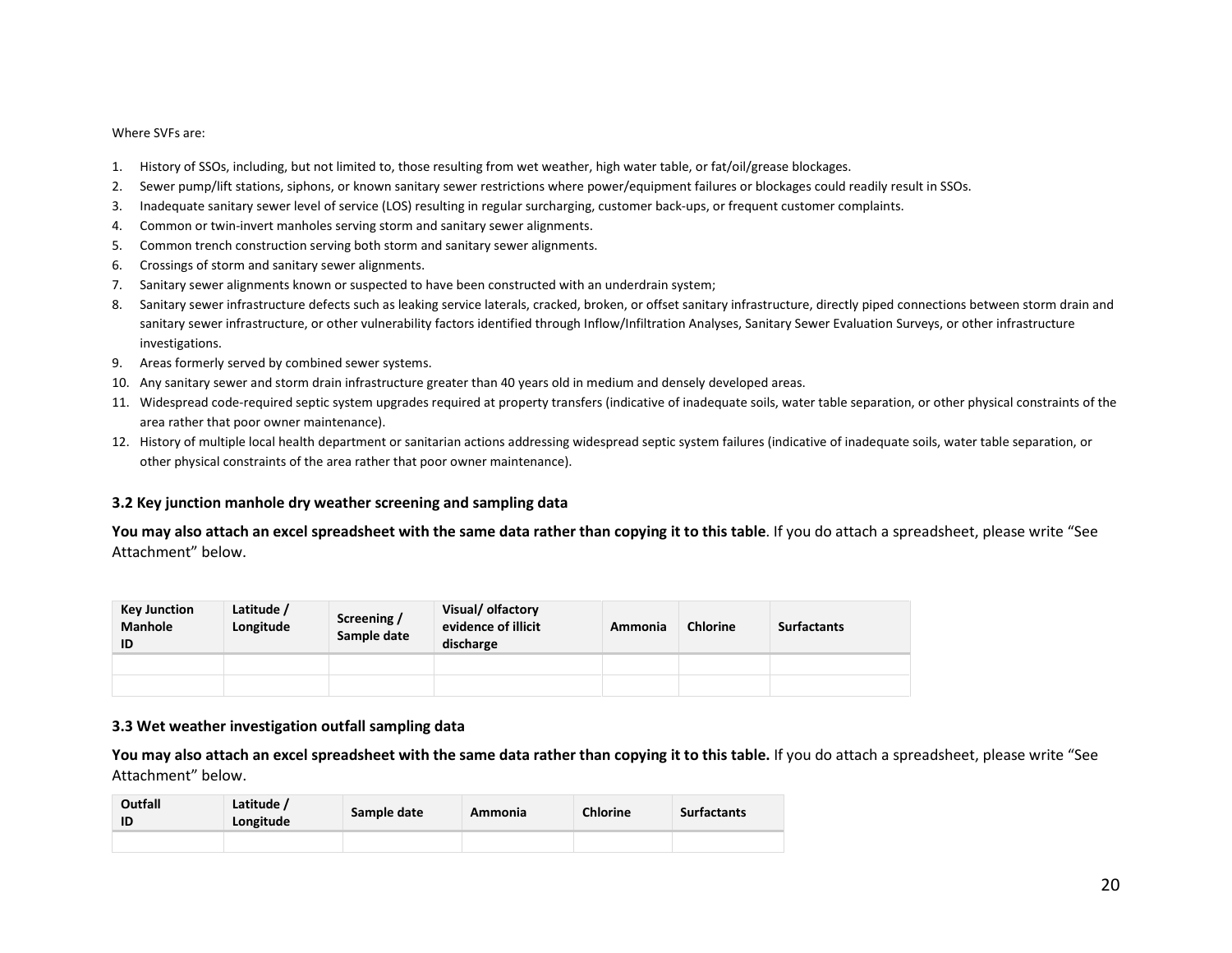## **3.4 Data for each illicit discharge source confirmed through the catchment investigation procedure**

| <b>Discharge</b><br>location | <b>Source</b><br><b>location</b> | Discharge description | <b>Method of</b><br>discovery | Date of<br>discovery | Date of<br>elimination | <b>Mitigation or enforcement</b><br>action | <b>Estimated</b><br>volume of flow<br>removed |
|------------------------------|----------------------------------|-----------------------|-------------------------------|----------------------|------------------------|--------------------------------------------|-----------------------------------------------|
|                              |                                  |                       |                               |                      |                        |                                            |                                               |
|                              |                                  |                       |                               |                      |                        |                                            |                                               |